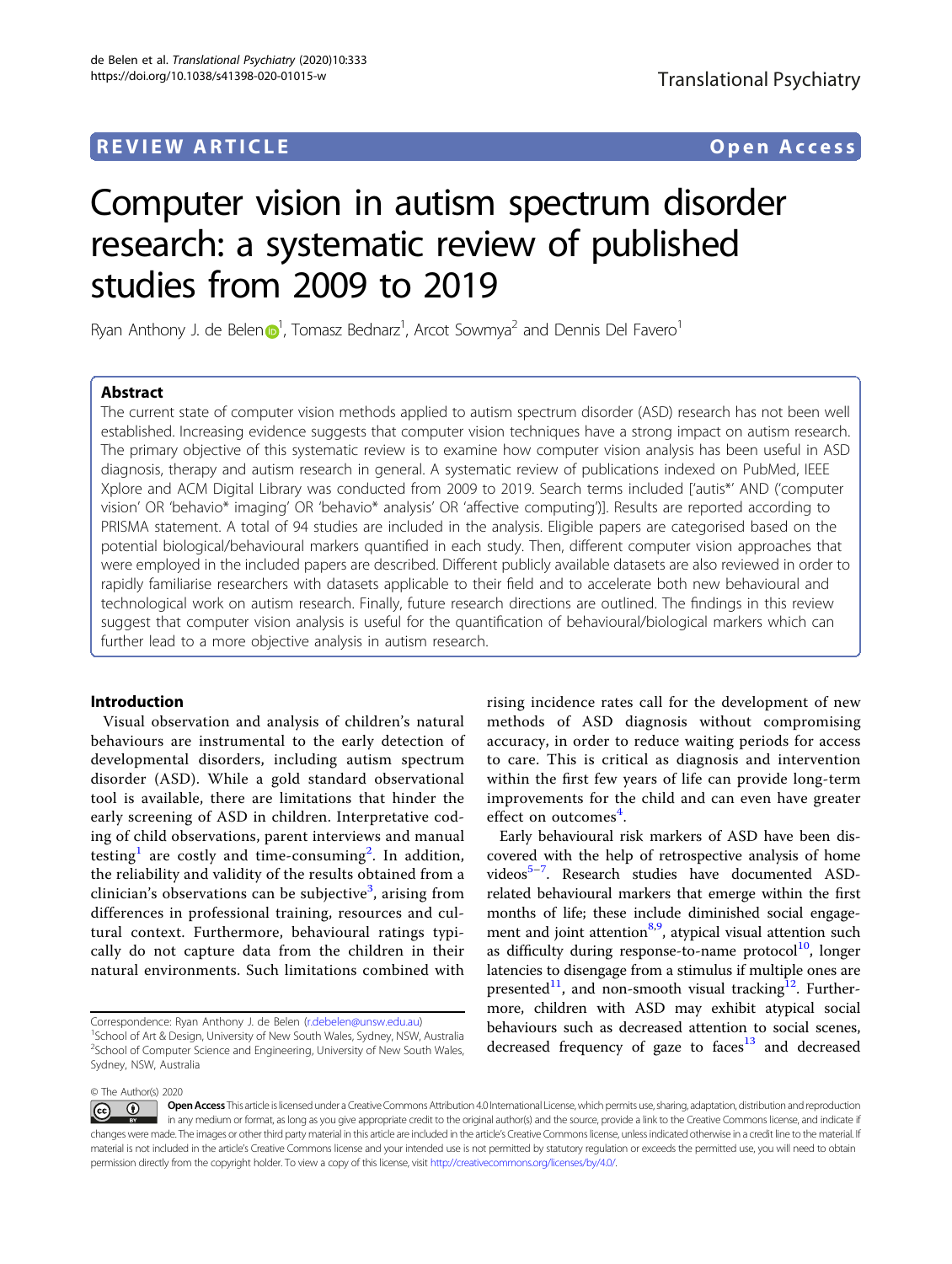expression of emotion. In addition, evidence suggests that differences in motor control are an early feature of  $ASD<sup>14–17</sup>$  $ASD<sup>14–17</sup>$  $ASD<sup>14–17</sup>$ .

Over the past decade, computer vision has been used in the field of automated medical diagnosis as it can provide unobtrusive objective information on a patient's condition. A recent finding has shown that utilising computer vision methods to automatically detect symptoms can pre-diagnose over 30 conditions<sup>18</sup>. For example, computer vision-based facial analysis can be used to monitor vascular pulse, assess pain, detect facial paralysis, diagnose psychiatric disorders and even distinguish ASD individuals from individuals with typical development (TD) through behaviour imaging<sup>19</sup>. The main rationale for using computer vision for a clinical purpose would be to remove any potential bias, develop a more objective approach to analysis, increase trust towards diagnosis, as well as decrease errors related to human factors in the decision-making process. Furthermore, computer visionbased systems provide a low-cost and non-invasive approach, potentially reducing healthcare expenditures when compared to medical examinations.

Computer vision techniques have been effectively exploited in the last years to automatically and consistently assess existing ASD biomarkers, as well as discover new ones $^{20}$ . To further examine how computer vision has been useful in ASD research, a systematic review of published studies was conducted on computer vision techniques for ASD diagnosis study, therapy and autism research in general. First, eligible papers are categorised based on the quantified behavioural/biological markers. In addition, different publicly available ASD datasets suitable for computer vision research are reviewed. Finally, interesting research directions are outlined. To this end, this systematic review can serve as an effective summary resource that researchers can consult when developing computer vision-based assessment tools for automatically quantifying ASD-related markers.

# Materials and methods

# Eligibility criteria

All titles and abstracts were initially screened to include studies that meet the following inclusion criteria: (1) the study focussed on autism in humans (i.e. animal studies were excluded); (2) the study mainly focussed on the use of computer vision techniques in autism diagnosis study, therapy of autism or autism research in general; (3) the study explained how behavioural/biological markers can be automatically quantified; and (4) the study included an experiment, a pilot study or a trial with at least one group of individuals with ASD. Finally, results in the form of review, meta-analysis, keynote, narrative, editorial or magazine were excluded.

#### Search process

An electronic database search of PubMed, IEEE Xplore and ACM Digital Library was conducted by including simple terms and Medical Subject Headings terms for keywords ['autis\*' AND ('computer vision' OR 'behavio\* imaging' OR 'behavio\* analysis' OR 'affective computing')] in all fields (title, abstract, keywords, full text and bibliography) from January 1, 2009 to December 31, 2019. A snowballing approach was also conducted to identify additional papers. Included peer-reviewed articles followed the Preferred Reporting Items for Systematic Reviews and Meta-Analyses (PRISMA) statement<sup>21</sup>. Duplicates were removed and the title and abstract of each article were scanned for relevance. The full text of potentially relevant studies was assessed for eligibility considering established criteria detailed above. A PRISMA flow diagram was constructed and is shown in Appendix A.

# Data items and analysis

Identical variables in eligible studies were extracted where possible into an Excel spreadsheet: (1) quantified behavioural/biological markers; (2) application focus; (3) child diagnosis and size of participants' groups; (4) age range of the participants or age mean and standard deviation; (5) input data and devices used; (6) computer vision method applied in the study; and (7) dataset used in the study. 94 eligible studies were categorised based on the behavioural/biological markers that were quantified.

# Results

# Overview of behavioural/biological markers used in eligible papers

The findings in this survey show that there is an increase in the number of significant contributions of computer vision methods to autism research. Over the last decade, computer vision has been used to capture and quantify different information, such as: (a) Magnetic Resonance Imaging (MRI)/functional MRI (see Table [1](#page-2-0)) (b) facial expression/emotion (see Table [2\)](#page-3-0) (c) eye gaze data (see Table [3](#page-5-0)) (d) motor control/movement pattern (see Table [4\)](#page-7-0) (e) stereotyped behaviours (see Table [5\)](#page-8-0) and (f) multimodal data (see Table [6](#page-9-0)). Identical variables (discussed in 'Data Items and Analysis') were reported for each quantified information.

This review presents consolidated evidence on the effectiveness of using computer vision techniques in (1) determining behavioural/biological markers for diagnosis and characterisation of ASD, (2) developing assistive technologies that aid in emotion recognition and expression for ASD individuals and (3) augmenting existing clinical protocols with vision-based systems for ASD therapy and automatic behaviour analysis. The following subsections discuss in detail how each quantified marker was utilised in autism research.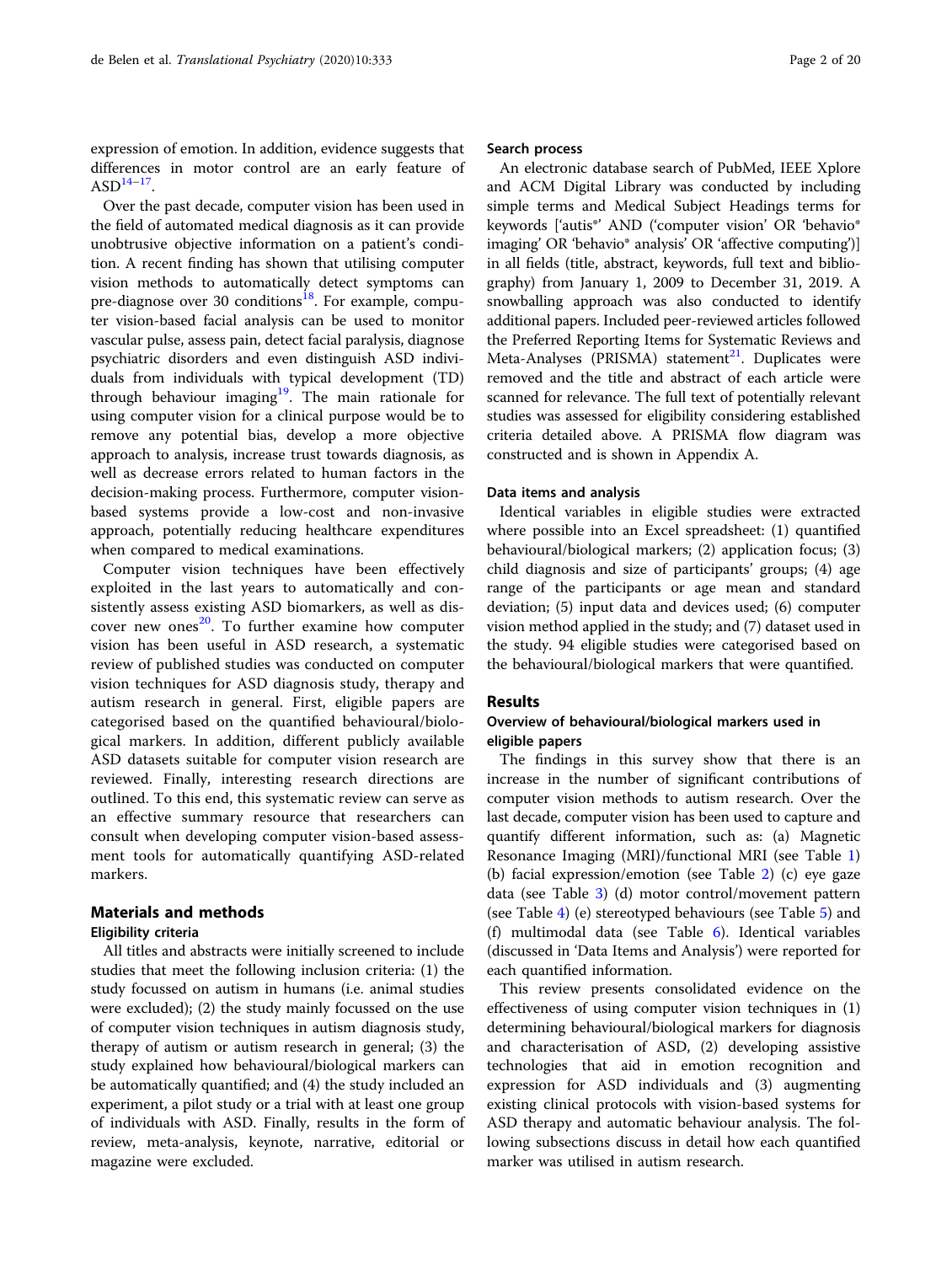| Table 1                             | Magnetic resonance imaging (MRI)/functional MRI (fMRI).                     |                                                             |                                             |                                      |                                                                   |                                                                      |
|-------------------------------------|-----------------------------------------------------------------------------|-------------------------------------------------------------|---------------------------------------------|--------------------------------------|-------------------------------------------------------------------|----------------------------------------------------------------------|
| Reference                           | Focus                                                                       | dipants<br>N partic                                         | Age                                         | Input data/device used               | Method used                                                       | Dataset                                                              |
| Samson et al. <sup>22</sup>         | fMRI to study the neural bases<br>of complex non-social sound<br>processing | 13 TD<br>15 ASD                                             | TD: $23.5 \pm 7.42$<br>ASD: 24.3 ±<br>6.25  | fMRI scans/3T TRIO<br>MRI system     | Image processing/ICBM152 (MNI) space<br>and 3D Gaussian Filtering | Own dataset                                                          |
| Abdelrahman<br>et al. <sup>23</sup> | MRI for diagnosis                                                           | 28 TD<br>14 ASD,                                            | 7-38 years                                  | MRI scans/1.5 T Sigma<br>MRI scanner | Mesh processing                                                   | Own dataset                                                          |
| Durrleman et al. <sup>24</sup>      | MRI for biomarker detection                                                 | developmentally delayed<br>25 TD and<br>children<br>51 ASD, | 18-35 months                                | MRI, 1.5-T GE Signa MRI<br>scanner   |                                                                   | 122                                                                  |
| Ahmadi et al. <sup>25</sup>         | fMRI for biomarker detection                                                | 27 TD<br>24 ASD,                                            |                                             | MRI scans/3T MRI<br>scanner          | Machine learning, independent<br>component analysis               | Own dataset                                                          |
| Chaddad et al. <sup>26</sup>        | MRI for biomarker detection                                                 | 30 TD<br>34 ASD,                                            | 4-24 years                                  | MRI scans/3T MRI<br>scanner          | Texture analysis                                                  | ABIDE I dataset                                                      |
| Chaddad et al. <sup>27</sup>        | MRI for biomarker detection                                                 | 573 TD<br>539 ASD                                           | ASD: 17.01 ±<br>TD: 17.08 ±<br>8.36<br>7.72 | MRI scans                            | Texture analysis                                                  | ABIDE I dataset                                                      |
| Eslami and Saeed <sup>28</sup>      | fMRI for diagnosis                                                          | $183$ TD<br>187 ASD                                         |                                             | fMRI scans                           | Deep learning, MLP with 2 hidden<br>layers + SVM                  | Four datasets (NYU, OHSU,<br>USM, UCLA) from ABIDE-I<br>fMRI dataset |
| $Li$ et al. $^{29}$                 | fMRI for diagnosis                                                          | 149 ASD, 161 TD                                             |                                             | rs-fMRI scans                        | Deep learning/SSAE                                                | 4 datasets (UM, UCLA, USM,<br>LEUVEN) from ABIDE MRI<br>dataset      |
| Crimi et al. <sup>30</sup>          | fMRI for diagnosis                                                          | 23 TD<br>31 ASD,                                            |                                             | Imaging data, GE 3T<br>MR750 scanner | Machine Learning/Constrained<br>Autoregressive Model              | San Diego State University<br>cohort of ABIDE II dataset             |
| Chanel et al. <sup>32</sup>         | fMRI for diagnosis                                                          | 14 TD<br>15 ASD,                                            | TD: $31.6 \pm 2.61$<br>ASD: 28.6 ±<br>1.87  | fMRI/3T MRI scanner                  | Machine learning/SVM                                              | Own dataset                                                          |
| Zheng et al. <sup>34</sup>          | MRI for biomarker detection                                                 | 66 TD<br>66 ASD,                                            |                                             | MRI scans                            | multi-feature-based networks (MFN)<br>and SVM                     | 4 datasets (NYU, SBL, KUL,<br>ISMMS) from ABIDE<br>database          |

<span id="page-2-0"></span>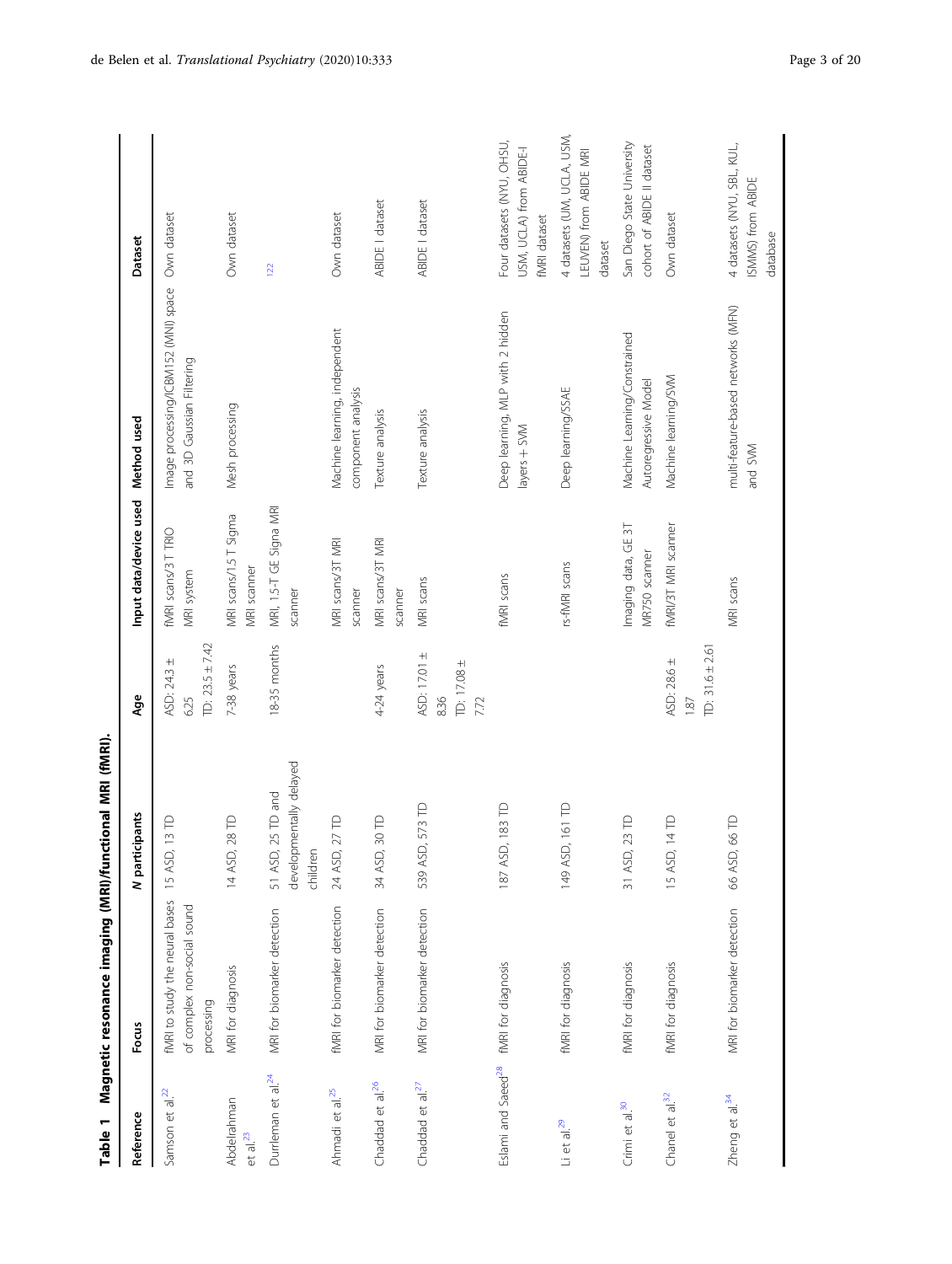<span id="page-3-0"></span>

| Table 2                            | Facial expression/emotion.                                        |                              |                                                  |                                                              |                                                                                                           |                                                     |
|------------------------------------|-------------------------------------------------------------------|------------------------------|--------------------------------------------------|--------------------------------------------------------------|-----------------------------------------------------------------------------------------------------------|-----------------------------------------------------|
| Reference                          | Focus                                                             | N participants               | Age                                              | Input data/device used                                       | Method used                                                                                               | <b>Dataset</b>                                      |
| Leo et al. <sup>47</sup>           | quantitative assessment<br>Facial expression for                  | $\overline{0}$<br>17 ASD,    | $6-13$ years                                     | Image sequences                                              | Deep learning                                                                                             | Own dataset                                         |
| Kalantarian et al. <sup>36</sup>   | Facial emotion for<br>mobile games                                | 8 ASD                        | $6-12$ years                                     | Mobile phone                                                 | Ensemble classification (AWS +<br>Sighthound + Azure)                                                     | Own dataset                                         |
| Kalantarian et al. <sup>37</sup>   | quantitative assessment<br>Facial expression for                  | $\in$<br>8 ASD, 5            | TD: $4.4 \pm 0.54$ (in years)<br>ASD: 8.5 ± 1.85 | Video, mobile phone                                          | Histogram of Oriented Gradients<br>$X \rightarrow Y \rightarrow Z \rightarrow Z$                          | Own dataset                                         |
| Han et al. <sup>38</sup>           | Emotional expression<br>recognition                               | 25 ASD                       |                                                  | Camera                                                       | Deep learning, CNN                                                                                        | 128,129                                             |
| Tang et al. <sup>39</sup>          | Automatic smile detection                                         | $23$ TD<br>$\sim$<br>11 ASD, | $6-24$ months                                    | Video, two wireless cameras                                  | Deep learning, CNN                                                                                        | GENKI-4K, CelebA <sup>132</sup> ,<br>RCLA&NBH Smile |
| Daniels et al. <sup>40</sup>       | Emotion recognition for<br>assistive technology                   | 23 ASD, 20 TD                | $6-17$ years                                     | Google Glass                                                 |                                                                                                           | n/a                                                 |
| Jazouli et al. <sup>41</sup>       | Emotion recognition for<br>assistive technology                   | 10 ASD                       |                                                  | 3D image, Microsoft Kinect                                   |                                                                                                           | Own dataset                                         |
| Washington<br>et al. <sup>42</sup> | Emotion recognition for<br>assistive technology                   | 14 ASD                       | 9.57 months [3.37.<br>$4 - 15$ ]                 | Video/Google Glass and<br>mobile phone                       | Machine learning, Histogram of<br>Gradients (HOG) + SVM                                                   | 128,139-143                                         |
| Voss et al. <sup>43</sup>          | Emotion recognition for<br>assistive technology                   | 20 ASD, 20 TD                |                                                  | Video/Google Glass and<br>mobile phone                       | Machine learning, Histogram of<br>Gradients (HOG) + SVM                                                   | n/a                                                 |
| Vahabzadeh<br>et al. $44$          | Emotion recognition for<br>assistive technology                   | 8 ASD                        | 11.7-20.5 years                                  | Video, Google Glass                                          |                                                                                                           | n/a                                                 |
| Leo et al. <sup>45</sup>           | Emotion recognition for<br>behaviour monitoring                   | 3 ASD                        |                                                  | Video, Robokind R25 Robot                                    |                                                                                                           | 128                                                 |
| Pan et al. <sup>46</sup>           | Facial emotion for behaviour<br>analysis                          | 2 ASD                        |                                                  | Video, NAO robot                                             |                                                                                                           | Own dataset                                         |
| Coco et al. <sup>48</sup>          | Facial expression analysis for<br>diagnosis                       | $\triangle$<br>5 ASD, 5      | 65.38 months [15.86,<br>48-65 months]            | Video, webcam                                                | Deep learning, Histogram of Oriented<br>Gradients (HOG) feature combined<br>with a linear classifier, CNN | DISFA [24], SEMAINE [26] and<br>BP4D [34] datasets. |
| Leo et al. <sup>49</sup>           | quantitative assessment<br>Facial expression for                  | 17 ASD                       | $6-13$ years                                     | Image sequences                                              | Deep learning                                                                                             | Own dataset                                         |
| Samad et al. <sup>50</sup>         | physiology-based impairment<br>3D facial imaging for<br>detection | $\infty$<br>8 ASD, 8         | $7-20$ years                                     | 3D images, high resolution 3D<br>facial imaging sensor, 3dMD |                                                                                                           | n/a                                                 |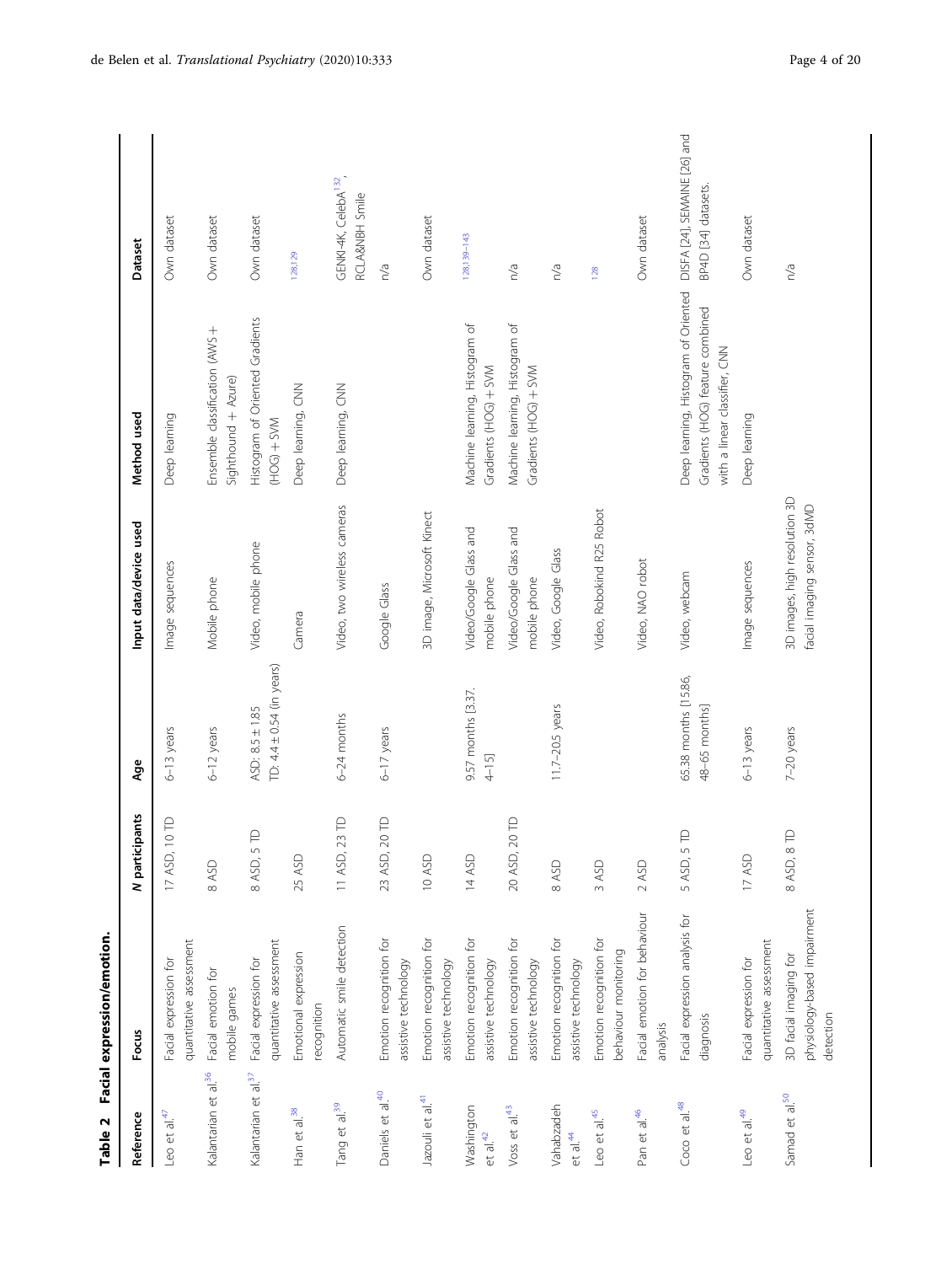| Table 2 continued                     |                                                                                  |                                |              |                                                             |                                                      |                                                                                               |
|---------------------------------------|----------------------------------------------------------------------------------|--------------------------------|--------------|-------------------------------------------------------------|------------------------------------------------------|-----------------------------------------------------------------------------------------------|
| Reference                             | Focus                                                                            | N participants                 | Åge          | Input data/device used                                      | Method used                                          | <b>Dataset</b>                                                                                |
| Leo et al. <sup>51</sup>              | Facial expression recognition<br>for assistive technology                        | $\triangle$<br>1 ASD, 1        |              | Video                                                       | Deep learning, Facial Action Coding<br>System (FACS) | Own dataset                                                                                   |
| Guha et al. <sup>52</sup>             | quantitative assessment<br>Facial expression for                                 | 19TD<br>20 ASD,                | $9-14$ years | Motion capture data, 6 infra-<br>red motion-capture cameras | Deep learning, Facial Action Coding<br>System (FACS) | Own dataset                                                                                   |
| Ahmed and<br>Goodwin <sup>53</sup>    | Facial expression for predicting 7 ASD<br>engagement and learning<br>performance |                                | 8-19 years   | Video, camera                                               | Computer Expression Recognition<br>Toolbox           | Own dataset                                                                                   |
| Harrold et al. <sup>54</sup>          | Facial expression for assistive<br>technology                                    | $\triangle$<br>2 ASD, 4        | 8-10 years   | Video, Apple iPad                                           |                                                      | n/a                                                                                           |
| Harrold et al. <sup>55</sup>          | Facial expression for assistive<br>technology                                    | $\triangle$<br>2 ASD, 4        | 8-10 years   | Video, Apple iPad                                           |                                                      | n/a                                                                                           |
| White et al. <sup>56</sup>            | Facial emotion expression and 20 ASD,<br>recognition                             | 20 TD                          | $9-12$ years | 3D data, Microsoft Kinect                                   |                                                      | n/a                                                                                           |
| Garcia-Garcia<br>et al. <sup>57</sup> | Facial expression for learning<br>emotional intelligence                         | 3 ASD                          | 8-10 years   | Video, mobile phone                                         | Affectiva SDK                                        | n/a                                                                                           |
| Jain et al. <sup>58</sup>             | Facial expression recognition<br>for assistive technology                        | 6 ASD                          | 5-12 years   | Video, webcam                                               |                                                      | 128                                                                                           |
| Li et al. <sup>59</sup>               | Facial attributes for ASD<br>classification                                      | 39 TD<br>49 ASD,               |              | Video, Apple iPad                                           | Deep learning, CNN                                   | Training: AffectNet <sup>133</sup> and<br>Evaluation: Own dataset<br>EmotioNet <sup>134</sup> |
| Shukla et al. <sup>60</sup>           | Facial image analysis for<br>diagnosis                                           | 1035 NDD<br>1126 TD<br>91 ASD, |              | Image, camera                                               | Deep learning, CNN                                   | Own dataset                                                                                   |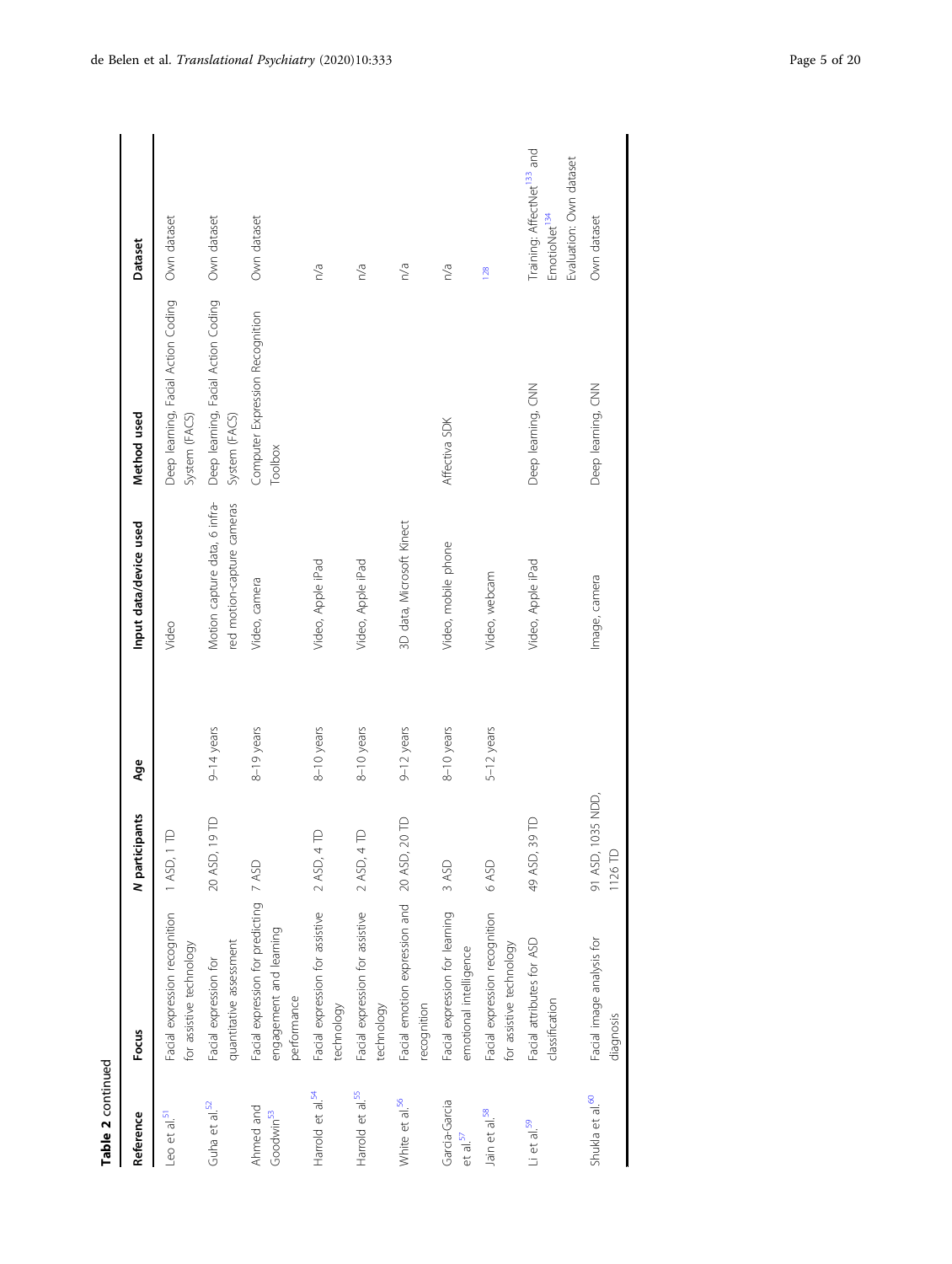<span id="page-5-0"></span>

| Reference                           | Focus                                                                                           | N participants                                | Age                                                      | Input data/device used                                                                  | Method                                                                             | <b>Dataset</b> |
|-------------------------------------|-------------------------------------------------------------------------------------------------|-----------------------------------------------|----------------------------------------------------------|-----------------------------------------------------------------------------------------|------------------------------------------------------------------------------------|----------------|
| $et$ al. $65$<br>Pierce             | Biomarker detection                                                                             | subjects from 6<br>distinct groups<br>44      |                                                          | Eye tracking data, Tobii T120 eye<br>tracker                                            |                                                                                    | Own dataset    |
| Murias et al. <sup>66</sup>         | Biomarker detection                                                                             | 25 ASD                                        | $24-72$ months                                           | Eye tracking data, Tobii TX300<br>eye tracker                                           |                                                                                    | Own dataset    |
| Chawarska<br>et al. $67$            | prodromal symptoms of ASD<br>Eye movement to determine                                          | 84 ASD                                        | 6 months                                                 | Gaze trajectories, SensoMotoric<br>Instruments IView X RED eye-<br>tracking system      |                                                                                    | Own dataset    |
| Shi et al. <sup>68</sup>            | Visual stimuli design consideration                                                             | ASD, 20 TD<br>$\frac{1}{2}$                   | 4-6 years                                                | Infra-red eye-tracking recording,<br>EyeLink1000                                        |                                                                                    | Own dataset    |
| Shic et al. <sup>69</sup>           | Visual attention preference                                                                     | 28 ASD, 16 DD, 34 TD                          | 20 months                                                | Gaze patterns, SMI iView X <sup>™</sup> RED<br>dark-pupil 60 Hz eye-<br>tracking system |                                                                                    | Own dataset    |
| Liu et al. <sup>73</sup>            | Eye movement for diagnosis                                                                      | 29 ASD, 58 TD                                 | 4-11 years                                               | Gaze data, Tobii T60 eye tracker Machine learning, k nearest                            | neighbours (kNN)                                                                   | Own dataset    |
| Tung et al. <sup>61</sup>           | Eye detection                                                                                   | 33 ASD                                        |                                                          | Video, camera                                                                           |                                                                                    | Own dataset    |
| Balestra et al. <sup>62</sup>       | impairments and text comprehension<br>Eye tracking to study language<br>and production deficits | 1 ASD                                         | 25 years                                                 | Eye tracking data, Tobii 1750 eye<br>tracker                                            |                                                                                    | n/a            |
| $\mathsf{Li}\xspace$ et al. $^{63}$ | Identification of fixations and saccades                                                        | ASD, 179 TD<br>38 <sub>l</sub>                |                                                          | Eye-tracking data                                                                       | Modified DBSCAN Algorithm                                                          | Own dataset    |
| Matthews<br>et al. <sup>64</sup>    | Eye gaze analysis for affective state<br>recognition                                            | ASD, 19 TD<br>$\overline{6}$                  | ASD: 41.05 ± 32.15<br>TD: $32.15 \pm 9.93$<br>(in years) | Video, Gazepoint GP3 eye-<br>tracker                                                    | arousal sensing and detection of<br>Scanpath trend analysis and<br>focal attention | n/a            |
| Campbell<br>et al. $70$             | Gaze pattern for saliency analysis                                                              | ASD, 13 TD<br>$\frac{5}{1}$                   | 8-43 months                                              | Gaze trajectories, SensoMotoric<br>Instruments iView XRED eye-<br>tracking system       | Bayesian model                                                                     | n/a            |
| Syeda et al. <sup>71</sup>          | Eye gaze for visual face scanning and<br>emotion analysis                                       | 21 ASD, 21 TD                                 | 5-17 years                                               | Gaze data, Tobii EyeX controller                                                        |                                                                                    | Own dataset    |
| Chrysouli<br>$et$ al. $^{72}$       | Eye gaze analysis for affective state<br>recognition                                            |                                               |                                                          | Video, Kinect camera                                                                    | Deep learning, two-stream CNN                                                      | MaTHiSis       |
| Liu et al. $^{74}$                  | Eye movement for diagnosis                                                                      | Children: 20 ASD, 21 TD<br>adults: 19 ASD, 22 | children: ASD:<br>TD: $7.73 \pm 1.51$<br>$7.85 \pm 1.59$ | Eye tracking data, Tobii T60 eye<br>tracker                                             | Bag-of-Words (BOW) framework<br>and SVM                                            | 144,145        |

Table 3 Eye Gaze Data. Table 3 Eye Gaze Data.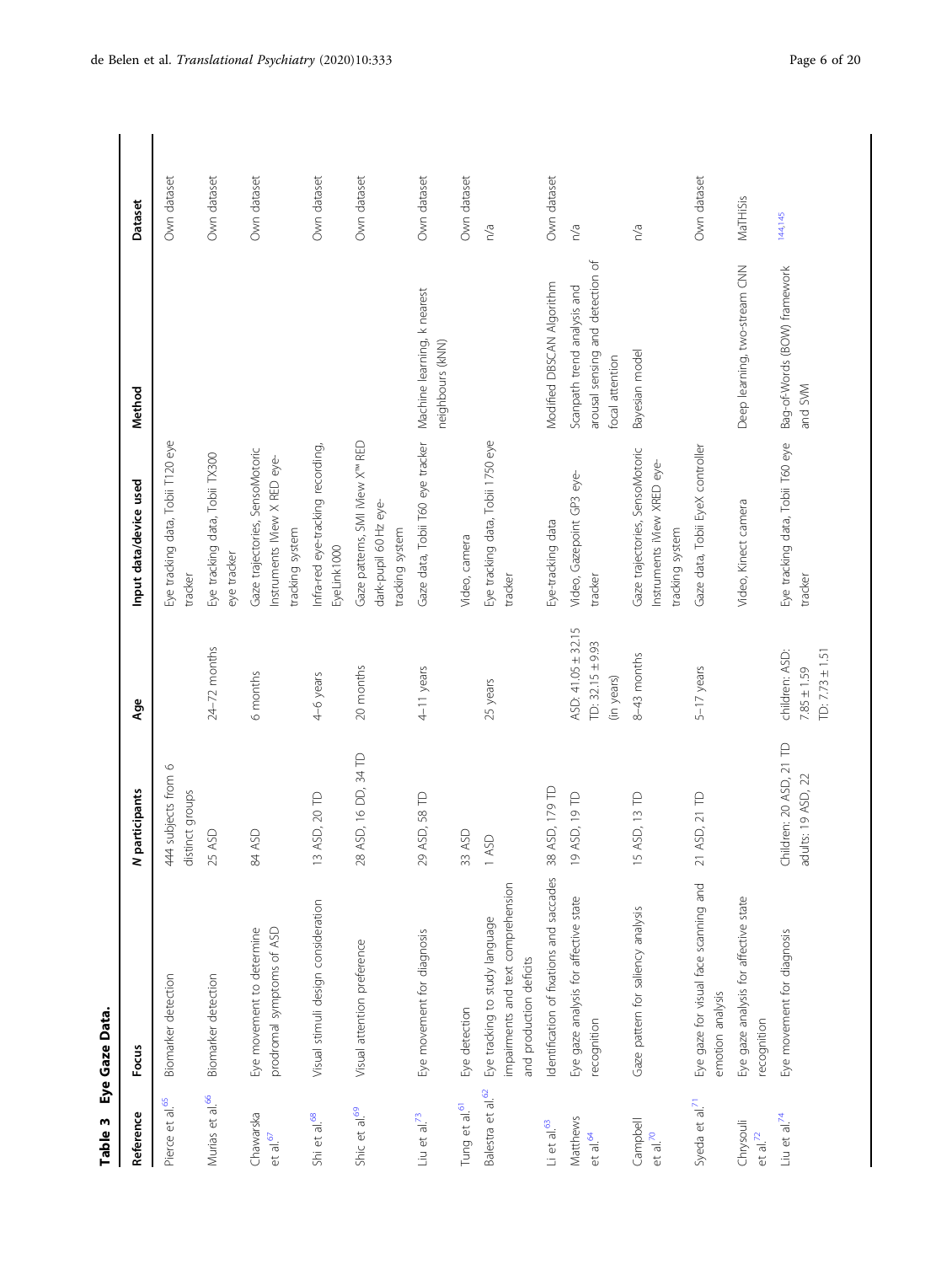| Table 3 continued                 |                                                                    |                                        |                                                                          |                                                               |                            |                                      |
|-----------------------------------|--------------------------------------------------------------------|----------------------------------------|--------------------------------------------------------------------------|---------------------------------------------------------------|----------------------------|--------------------------------------|
| Reference                         | Focus                                                              | participants<br>z                      | Age                                                                      | Input data/device used                                        | Method                     | Dataset                              |
|                                   |                                                                    | intellectually disabled<br>(ID), 28 TD | adults: ASD: 20.84 ±<br>TD: 20.61 ± 2.90<br>ID: $23.59 \pm 3.08$<br>3.27 |                                                               |                            |                                      |
| Vu et al. <sup>75</sup>           | Gaze pattern for diagnosis                                         | ASD, 16 TD<br>$\frac{6}{1}$            | $2-10$ years                                                             | Gaze data, Tobii EyeX controller Machine learning, similarity | matching + kNN             | Own dataset                          |
| Jiang and<br>Zhao <sup>76</sup>   | Visual attention preference for<br>diagnosis                       | ASD, 19 TD<br>$\overline{c}$           | ASD: 30.8 ± 11.1<br>TD: $32 \pm 10.4$<br>(in years)                      | Eye tracking data                                             | Deep learning              | 146                                  |
|                                   | Higuchi et al. <sup>77</sup> Gaze direction for behaviour analysis | 2 ASD, 2 TD                            |                                                                          | Video, camera                                                 | OpenFace Toolkit           | Own dataset                          |
| Chong et al. <sup>78</sup>        | Eye contact detection for behaviour<br>analysis                    | ASD, 50 TD<br>50                       |                                                                          | Videos,                                                       | Deep learning              | Own dataset (subset<br>is from MMDB) |
| Toshniwal<br>et al. <sup>79</sup> | Attention recognition for assistive<br>technology                  | ASD, 8 NDD                             | 12-18 years                                                              | Video, Mobile phone                                           | Android Face Detection API | Own dataset                          |

The need for a more quantitative approach to ASD diagnosis has pushed research towards analysing brain imaging data, such as MRI and fMRI. Generally, MRI and fMRI techniques scan different parts of the brain to provide images which are then used as input for further processing. These images have been used to determine potential biomarkers that show differences between ASD and TD subjects. For example, Samson et al. $^{22}$  $^{22}$  $^{22}$  used fMRI scans to explore the differences of complex non-social sound processing between ASD and TD subjects. With increasing temporal complexity, TD subjects showed greater activity in anterolateral superior temporal gyrus while ASD subjects have greater effects in Heshl's gyrus. Abdelrahman et al. $^{23}$  $^{23}$  $^{23}$  used MRI scans to generate a 3D model of the brain and accurately calculate the volume of white matter in the segmented brain. Considering the white matter volume as a discriminatory feature in a classification step using k-nearest neighbour algorithm, their system reached an accuracy of 93%. Durrleman et al. $^{24}$  examined MRI scans to find differences in the growth of the hippocampus in children with ASD and control subjects. Their findings suggest that group differences may be better identified by maturation speed rather than shape differences at a given age. Ahmadi et al.[25](#page-16-0) used independent component analysis to show that within-network connections on fMRI images of ASD subjects are lower when compared to TD subjects.

The remaining eligible studies developed new techniques for diagnosing ASD using  $MRI^{26,27}$  $MRI^{26,27}$  $MRI^{26,27}$  and  $fMRI^{28-30}$  $fMRI^{28-30}$  $fMRI^{28-30}$  $fMRI^{28-30}$  $fMRI^{28-30}$ data in the ABIDE repository. Based on their recent findings, Chaddad et al. $26,27$  demonstrated the potential of hippocampal texture features extracted from MRI scans as biomarkers for the diagnosis and characterisation of ASD. They used Laplacian-of-Gaussian filter $31$  across a range of resolution scales and performed statistical analysis to identify regions exhibiting significant textural differences between ASD and TD subjects. They identified asymmetrical difference in the right hippocampus, left choroid-plexus and corpus callosum and symmetrical difference in the cerebellar white matter.

Some of the techniques are based on conventional machine learning techniques, such as Support Vector Machines (SVM). For example, Chanel et al. $32$  used a multivariate pattern analysis approach in two different fMRI experiments with social stimuli. The method, based on a modified version of SVM Recursive Feature Elim-ination algorithm<sup>[33](#page-16-0)</sup>, is trained independently and then combined to obtain a final classification output (e.g. ASD or TD). Their results revealed classification accuracy of between 69% and 92.3%. Crimi et al. $30$  used a constrained autoregressive model followed by an SVM to differentiate individuals with ASD from TD individuals. Zheng et al. $34$ constructed multi-feature-based networks (MFN) and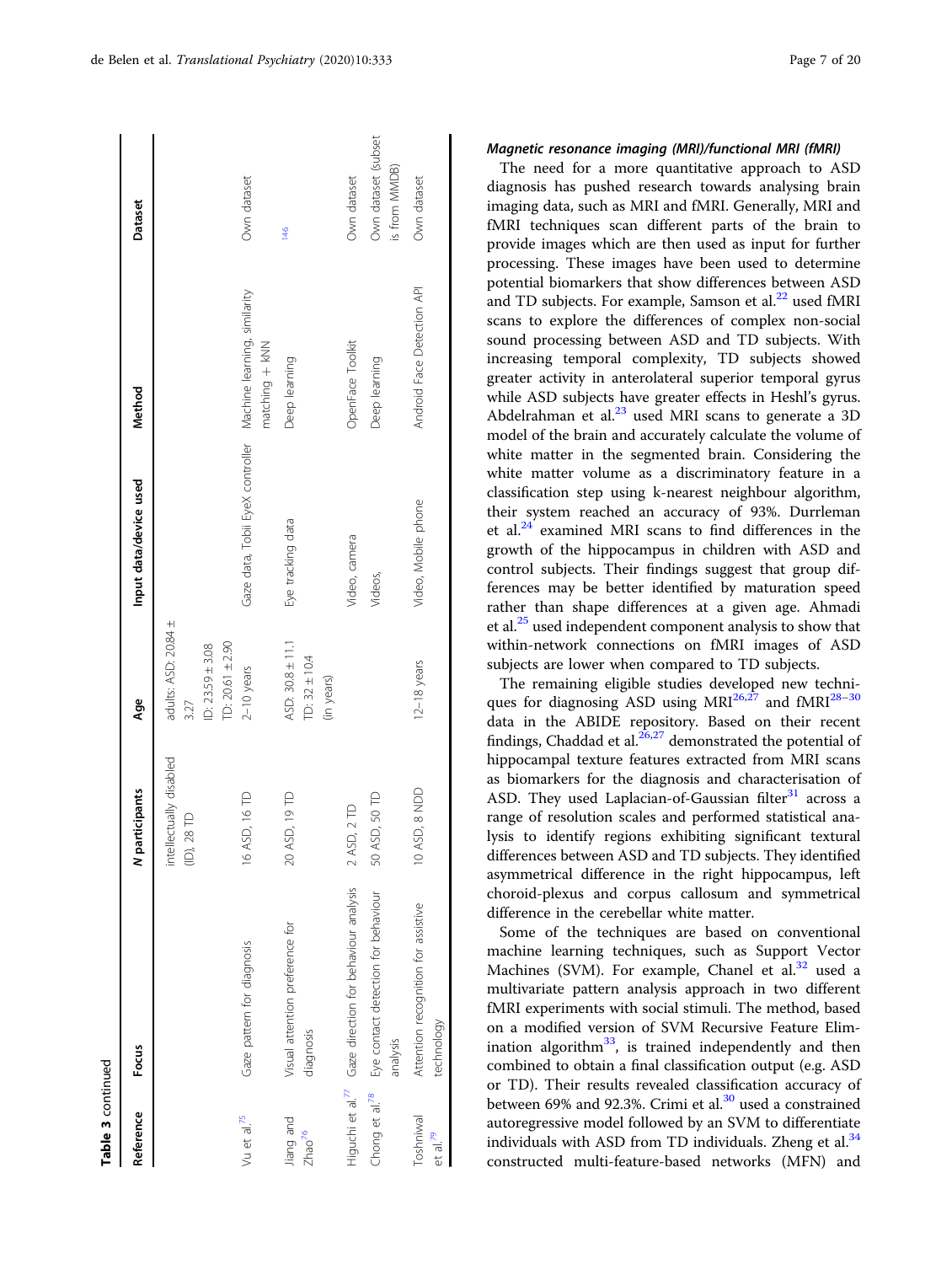<span id="page-7-0"></span>

| Table 4                                        | Motor control/movement pattern.                                                     |                           |                                         |                                                                     |                                                         |                                                        |
|------------------------------------------------|-------------------------------------------------------------------------------------|---------------------------|-----------------------------------------|---------------------------------------------------------------------|---------------------------------------------------------|--------------------------------------------------------|
| Reference                                      | Focus                                                                               | N participants            | Age                                     | Input data/device used                                              | Method used                                             | <b>Dataset</b>                                         |
| Dawson et al.80                                | Head movement for digital<br>phenotyping                                            | 22 ASD, 82 TD             | $16-31$ months                          | Video, iPad                                                         | Intraface, model-based<br>object pose                   | Not publicly available                                 |
| Martin et al. <sup>81</sup>                    | Head movement analysis                                                              | $\supseteq$<br>21 ASD, 21 | $2.5 - 6.5$ years old                   | Video, camera                                                       | and roll of head movement<br>Zface to track pitch, yaw, | Not publicly available                                 |
| Zunino et al.82                                | Grasping actions for diagnosis 20 ASD, 20 TD                                        |                           | ASD: 9.8 years<br>TD: 9.5 years         | Video, Vicon VUE video camera                                       | Deep learning, CNN + LSTM Publicly available            |                                                        |
| Vyas et al. <sup>83</sup>                      | Motion pattern for diagnosis                                                        |                           |                                         | Video, Mobile Phone                                                 | R-CNN                                                   | From NODA programme<br>of Behaviour Imaging<br>company |
| Piana et al. <sup>84</sup>                     | Body movement for<br>emotional training                                             | 10 ASD                    | Mean age: 9.6<br>years old              | Video and motion capture data,<br>Microsoft Kinect v2               |                                                         | n/a                                                    |
| Bartoli et al. <sup>85</sup>                   | Movement pattern analysis<br>for game-based therapy                                 | 5 ASD                     | $10-12$ years old                       | Video, Microsoft Xbox 360 Kinect                                    |                                                         | n/a                                                    |
| Ringland et al.86                              | Movement pattern analysis to 15 with neurodevelopmental<br>support therapeutic tool | disorder                  | $10-14$ years old                       | Video, Microsoft Kinect                                             |                                                         | n/a                                                    |
| Magrini et al.87                               | Gesture tracking for music<br>therapy                                               | 4 ASD                     | 5-7 years old                           | Video, camera                                                       |                                                         | n/a                                                    |
| Dickstein-Fischer<br>and Fischer <sup>88</sup> | Robot-assisted therapy                                                              |                           |                                         | Behavioural Interventions (PABI)<br>Video, Penguin for Autism       |                                                         | n/a                                                    |
| Bekele et al.89                                | Head movement analysis for<br>assistive technology                                  | 6 ASD, 6 TD               | ASD: 4.70 ± 0.70<br>TD: $4.26 \pm 1.05$ | Video, NAO Robot with 2 vertical Image processing<br>stereo cameras |                                                         | n/a                                                    |
| Dimitrova et al.90                             | Movement analysis for<br>assistive technology                                       |                           | 7-9 years old                           | Video, webcam                                                       |                                                         | n/a                                                    |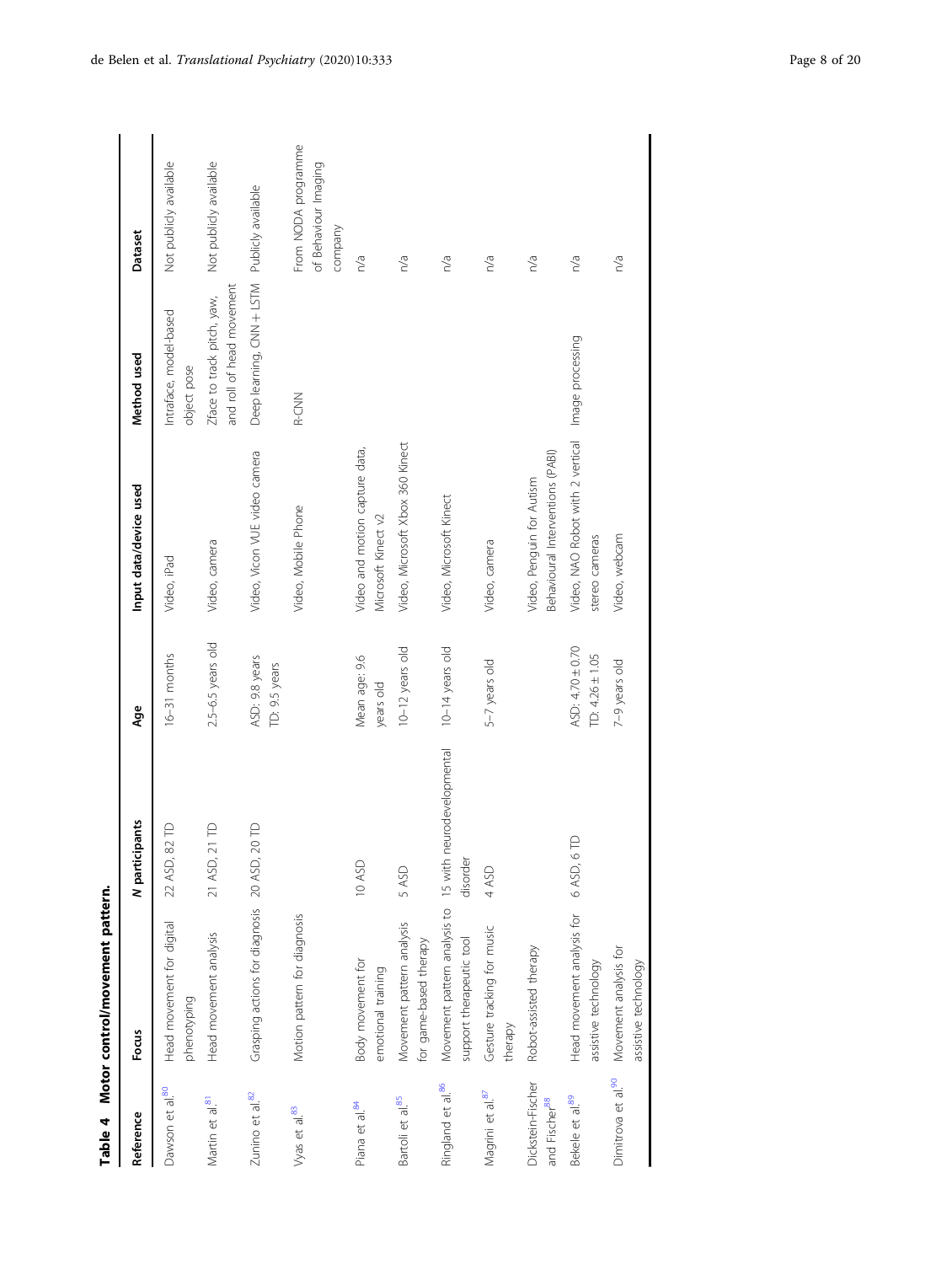<span id="page-8-0"></span>

| Table 5                                   | Stereotyped behaviours.                                                           |                        |                                          |                                       |                                                                                    |                                                                        |
|-------------------------------------------|-----------------------------------------------------------------------------------|------------------------|------------------------------------------|---------------------------------------|------------------------------------------------------------------------------------|------------------------------------------------------------------------|
| Reference                                 | Focus                                                                             | N participants         | Age                                      | Input data/device used                | Method used                                                                        | Dataset                                                                |
| Hashemi et al.95                          | Behaviour analysis                                                                | 6 ASD, 14 TD           | $16-30$ months                           | Video, iPad                           | IntraFace                                                                          | Own dataset                                                            |
| Hashemi et al.92                          | Sharing interest, visual tracking, and<br>disengagement of attention<br>detection | 3 ASD, 3 TD            | $6-15$ months                            | Video, two GoPro HD<br>cameras        | Histogram of Orientated Gradients<br>(HOG) and SVM                                 | Own dataset                                                            |
| Hashemi et al.93                          | Behaviour analysis                                                                | 12 ASD                 | 5-16 months                              | GoPro Hero HD                         | HOG and SVM                                                                        | Own dataset                                                            |
| Bidwell et al. <sup>94</sup>              | Behaviour analysis                                                                |                        | 15-30 months                             | Video, Camera and<br>Microsoft Kinect | Omron OKAO Vision Library                                                          | Multimodal Dyadic Behaviour<br>(MMDB) Dataset                          |
| Campbell et al. <sup>96</sup>             | Atypical orienting and attention<br>behaviours for behavioural<br>observation     | 22 ASD, 82<br>TD or DD | $16-31$ months                           | Tablet Device                         | IntraFace                                                                          | Own dataset                                                            |
| Hashemi et al.97                          | Engagement, name-call responses,<br>and emotional responses                       | 15 ASD, 18 TD          | $16-31$ months                           | Video, iPad                           | IntraFace                                                                          | Own dataset                                                            |
| Wang et al.98                             | Attention monitoring for diagnosis                                                | 5 ASD, 12 TD           |                                          | Video, two RGB cameras                | Microsoft SDK                                                                      | Own dataset                                                            |
| Bovery et al.99                           | Attention monitoring for behavioural<br>assessment                                | 22 ASD, 82 TD          | $16-31$ months                           | Video, iPad                           | IntraFace                                                                          | Own dataset                                                            |
| Rajagopalan and<br>Goecke <sup>100</sup>  | Self-stimulatory behaviour detection                                              |                        |                                          | YouTube videos                        | Histogram of Dominant<br>Motions (HDM)                                             | Self-stimulatory Behaviour<br>Dataset, UCF101 and<br>Weizmann Datasets |
| Rajagopalan et al. <sup>101</sup>         | Self-stimulatory behaviour detection                                              |                        |                                          | YouTube videos                        | Space Time Interest Points (STIP) with<br>Harris3D detectors in a BOW<br>framework | Self-stimulatory Behaviour<br>Dataset                                  |
| Rajagopalan <sup>102</sup>                | Self-stimulatory behaviour detection                                              |                        |                                          | YouTube videos                        | Motion trajectories                                                                | Dataset, UCF101, Hollywood 2<br>Self-stimulatory Behaviour<br>Datasets |
| Winoto et al. <sup>103</sup>              | Behaviour analysis                                                                | 4 ASD, 4 TD            |                                          | Microsoft Kinect v2                   |                                                                                    |                                                                        |
| Feil-Seifer and<br>Matarić <sup>104</sup> | Interaction with robots for behaviour<br>analysis                                 | 8 ASD                  |                                          | Video, camera                         | Heuristics                                                                         | Own dataset                                                            |
| Moghadas and<br>Moradi <sup>105</sup>     | Interaction with robots for diagnosis                                             | 8 ASD, 8 TD            | ASD: 2.1-4.1 years<br>TD: 2.11-7.6 years | Video, RobotParrot and<br>two cameras | Kernelised Correlation Filter (KFC)<br>and cosine similarity and SVM               | Own dataset                                                            |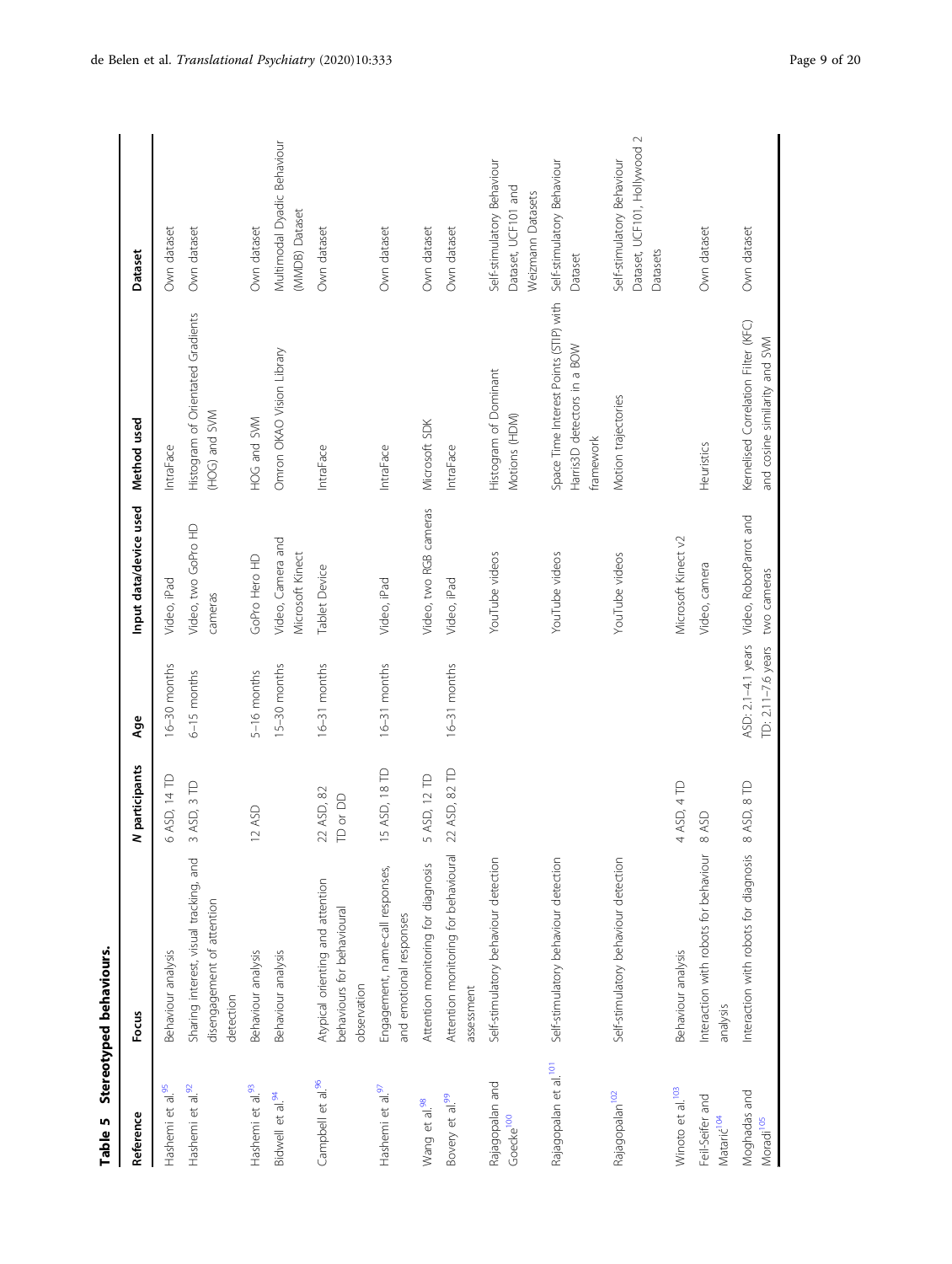<span id="page-9-0"></span>

| Table 6                                      | Multimodal data.                                                                                                   |                                                                                      |                                                      |                                                                                                                                                       |                                                                                                                                                                                                             |                                                                                  |
|----------------------------------------------|--------------------------------------------------------------------------------------------------------------------|--------------------------------------------------------------------------------------|------------------------------------------------------|-------------------------------------------------------------------------------------------------------------------------------------------------------|-------------------------------------------------------------------------------------------------------------------------------------------------------------------------------------------------------------|----------------------------------------------------------------------------------|
| Reference                                    | Focus                                                                                                              | N participants                                                                       | Age                                                  | Input data/device used                                                                                                                                | Method used                                                                                                                                                                                                 | Dataset                                                                          |
| Egger et al. <sup>114</sup>                  | Emotion and attention<br>analysis                                                                                  |                                                                                      | 16-30 months old                                     | Video, mobile phone                                                                                                                                   | IntraFace and <sup>95</sup>                                                                                                                                                                                 | Expression <sup>135</sup> and Cohn-<br>Kanade(CK) <sup>127</sup><br>BU-3D Facial |
| Rudovic et al. <sup>110</sup>                | Autism therapy                                                                                                     | 35 ASD                                                                               | 3-13 years old                                       | pose, and gestures, audio recordings, and<br>expressions, head and body movements,<br>Synchronised video recordings of facial<br>autonomic physiology | Perception of Affect Network<br>Deep learning, Personalised<br>(PPA-net)                                                                                                                                    | multimodal data set of<br>children with ASC<br>Own dataset<br>$(MDCA)^{147}$     |
| Chen and<br>Zhao <sup>106</sup>              | Attentional and image-<br>viewing preference for<br>diagnosis                                                      | viewing: 20 ASD and 19<br>and 23 controls image-<br>Photo taking: 22 ASD<br>controls |                                                      | Photo sequence + Image and Eye<br>fixations                                                                                                           | Deep learning, ResNet-50<br>and LSTM                                                                                                                                                                        | and eye-tracking data)<br>Own dataset (photos<br>and $124$                       |
| Wang et al. <sup>107</sup>                   | Mutual gaze and gesture<br>recognition for diagnosis                                                               | 2 ASD, 6 TD                                                                          | Adults: mean 25 years<br>Children: mean<br>25 months | Image/Two Logitech BRIO 4K Pro RGB<br>cameras + Microsoft Kinect                                                                                      | Deep learning, VGG + SSD                                                                                                                                                                                    | Egohands dataset<br>Oxford hand and                                              |
| Mazzei et al. <sup>108</sup>                 | Robotic social therapy                                                                                             | $\triangle$<br>5 ASD, 15                                                             | 6-12 years old                                       |                                                                                                                                                       |                                                                                                                                                                                                             | $\sqrt{a}$                                                                       |
| Coco et al. <sup>109</sup>                   | head pose estimation and FER<br>extraction, gaze estimation,<br>Face detection, landmark<br>for behaviour analysis | 8 ASD                                                                                | 47-93 months                                         | Mobile tablet and Zeno R25 robot                                                                                                                      | Facial landmark Detection<br>and Tracking: conditional<br>local neural field <sup>148</sup>                                                                                                                 | Own dataset                                                                      |
| Palestra et al. <sup>111</sup>               | Head pose, body posture, eye<br>contact and facial expression<br>for robotics treatment<br>of autism               | 3 ASD                                                                                | 8-13 years                                           | Robokind Zeno R25 humanoid robot and<br>a Microsoft Kinect                                                                                            | 149                                                                                                                                                                                                         | Own dataset                                                                      |
| Dickstein-Fischer<br>$et$ al. <sup>112</sup> | Face recognition, head pose<br>and eye gaze estimation for<br>assistive technology                                 | 5 ASD                                                                                | 5-8 years old                                        | Video, Penguin for Autism Behavioural<br>Intervention (PABI)                                                                                          | Face Detection: Histogram of<br>Perceptive-N-Point problem<br>oriented gradients (HOG) +<br>Face recognition: LBPH<br>Head pose estimation:<br>Feature extraction:<br>Regression trees<br>linear classifier | <b>HELEN</b> dataset                                                             |
| Mehmood<br>$et$ al. <sup>113</sup>           | Analysis of joint attention and<br>imitation accuracy                                                              | $\in$<br>6 ASD, 2                                                                    | 4-10 years old                                       | 2 NAO robots, Microsoft Kinect, and EEG                                                                                                               |                                                                                                                                                                                                             | Own dataset                                                                      |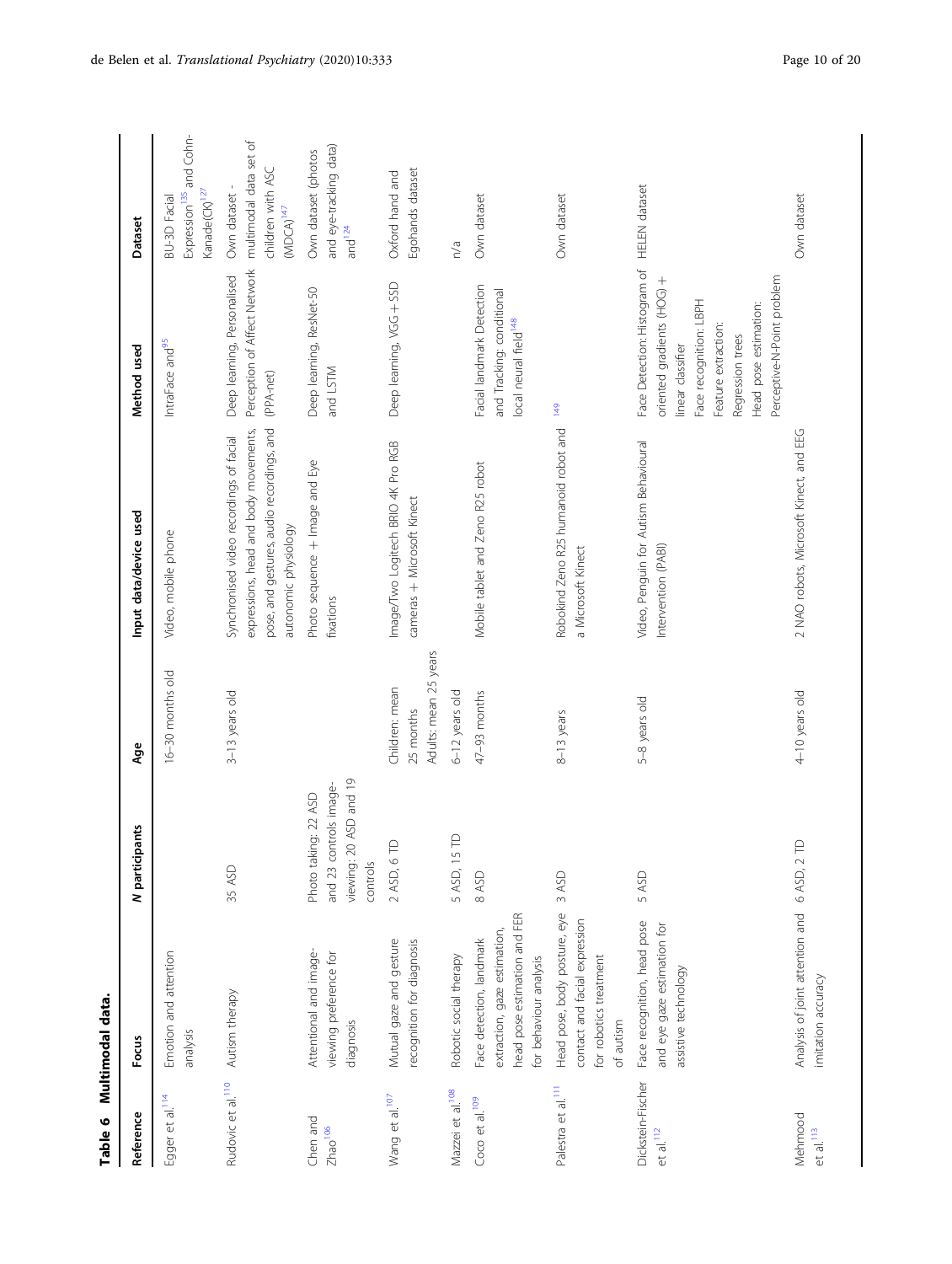| Table 6 continued                    |                                                                             |                 |                   |                                                                                   |                                                               |                                                         |
|--------------------------------------|-----------------------------------------------------------------------------|-----------------|-------------------|-----------------------------------------------------------------------------------|---------------------------------------------------------------|---------------------------------------------------------|
| Reference                            | Focus                                                                       | N participants  | Age               | Input data/device used                                                            | Method used                                                   | Dataset                                                 |
| Peters et al. <sup>115</sup>         | Behaviour recognition for<br>assistive technology                           | 2 ASD, 5 NDD    | 41-56 years       | Two cameras, flow sensor, x-imu sensor                                            |                                                               | Own dataset                                             |
| Rehg et al. <sup>116</sup>           | physiological data for<br>behaviour analysis<br>Video, audio, and           | 121, total      | 15-30 months      | Multimodal, cameras Microsoft Kinect,<br>microphone, Q-sensors                    | Omron OKAO Vision Library<br>Smile/Gaze Detection:<br>$+$ SVM | Multimodal Dyadic<br>Behaviour (MMDB)<br><b>Dataset</b> |
| Liu et al. <sup>117</sup>            | Video and audio for diagnosis 22 ASD, 21                                    | ₽               | $2-3$ years old   | Video and audio, camera                                                           |                                                               | Own dataset ('Response<br>to Name')                     |
|                                      | Marinoiu et al. <sup>118</sup> Action and emotion for<br>behaviour analysis | 7 ASD           |                   | RGB + Depth/Microsoft Kinect v2                                                   | Deep learning                                                 | DE-ENIGMA dataset                                       |
| Schwarzkopf<br>et al. <sup>119</sup> | Study of larger extrastriate<br>population receptive<br>fields in ASD       | ₽<br>15 ASD, 12 | $20-48$ years old | EyeLink 1000 MRI compatible eye tracker<br>fMRI & eye gaze/3 T TIM-Trio scanner & |                                                               | Own dataset                                             |

SVM to classify individuals of the two groups. Their results showed that using MFN significantly improved the classification accuracy by almost 14% compared to using morphological features. Their findings also demonstrated that variations in cortico-cortical similarities can be used as biomarkers in the diagnostic process.

Deep learning techniques have also been proposed for automating ASD diagnosis by extracting discriminative features from fMRI data and feeding them to a classifier $^{28}$  $^{28}$  $^{28}$ . In order to increase the number of training samples and avoid overfitting, Eslami and Saeed $^{28}$  $^{28}$  $^{28}$  used Synthetic Minority Over-Sample  $(SMOTE)^{35}$ . They also investigated the effectiveness of the features extracted using an SVM classifier. Their model achieved more than 70% classification accuracy for four fMRI datasets, with highest accuracy of 80%. Attaining similar performance, Li et al.<sup>[29](#page-16-0)</sup> adopted a deep transfer learning neural network model for ASD diagnosis. Compared to traditional models, their approach led to improved performance in terms of accuracy, sensitivity, specificity and area under receiver operating characteristic curve.

# Facial expression/emotion

Emotion classification focusses on the development of algorithms that produce an emotion label (e.g. happy or sad) from a face in a photo or a video frame. Recent advances in the field of computer vision have contributed to the development of various emotion classifiers that can potentially play a significant role in mobile screening and therapy for ASD children. However, most classifiers are biased towards neurotypical adults and can fail to generalise to children with ASD. To address this, Kalantarian et al.<sup>[36,37](#page-16-0)</sup> presented a framework for semi-automatic label frame extraction to crowdsource labelled emotion data from children. The labels consist of six emotions: disgust, neutral, surprise, scared, angry and happy. To improve the generalisation of expression recognition models to children with ASD, Han et al. $38$  presented a transfer learning approach based on a sparse coding algorithm. Their results showed that their method can more accurately identify the emotional expression of children with ASD. Tang et al.<sup>[39](#page-16-0)</sup> proposed a convolutional neural networksbased (CNN) method for smile detection of infants in mother–infant interaction. Their results showed that their approach can achieve a mean accuracy of 87.16% and F1 score of 62.54%.

Several papers have focussed on using computer vision to develop assistive technologies for ASD children<sup>[40](#page-16-0)-[43](#page-16-0)</sup>. For example, researchers<sup>[40,42](#page-16-0),[43](#page-16-0)</sup> developed and evaluated a wearable assistive technology to help ASD children with emotion recognition. Vahabzadeh et al.<sup>44</sup>. provided initial evidence for the potential of wearable assistive technologies to reduce hyperactivity, inattention and impulsivity in school-aged children, adolescents and young adults with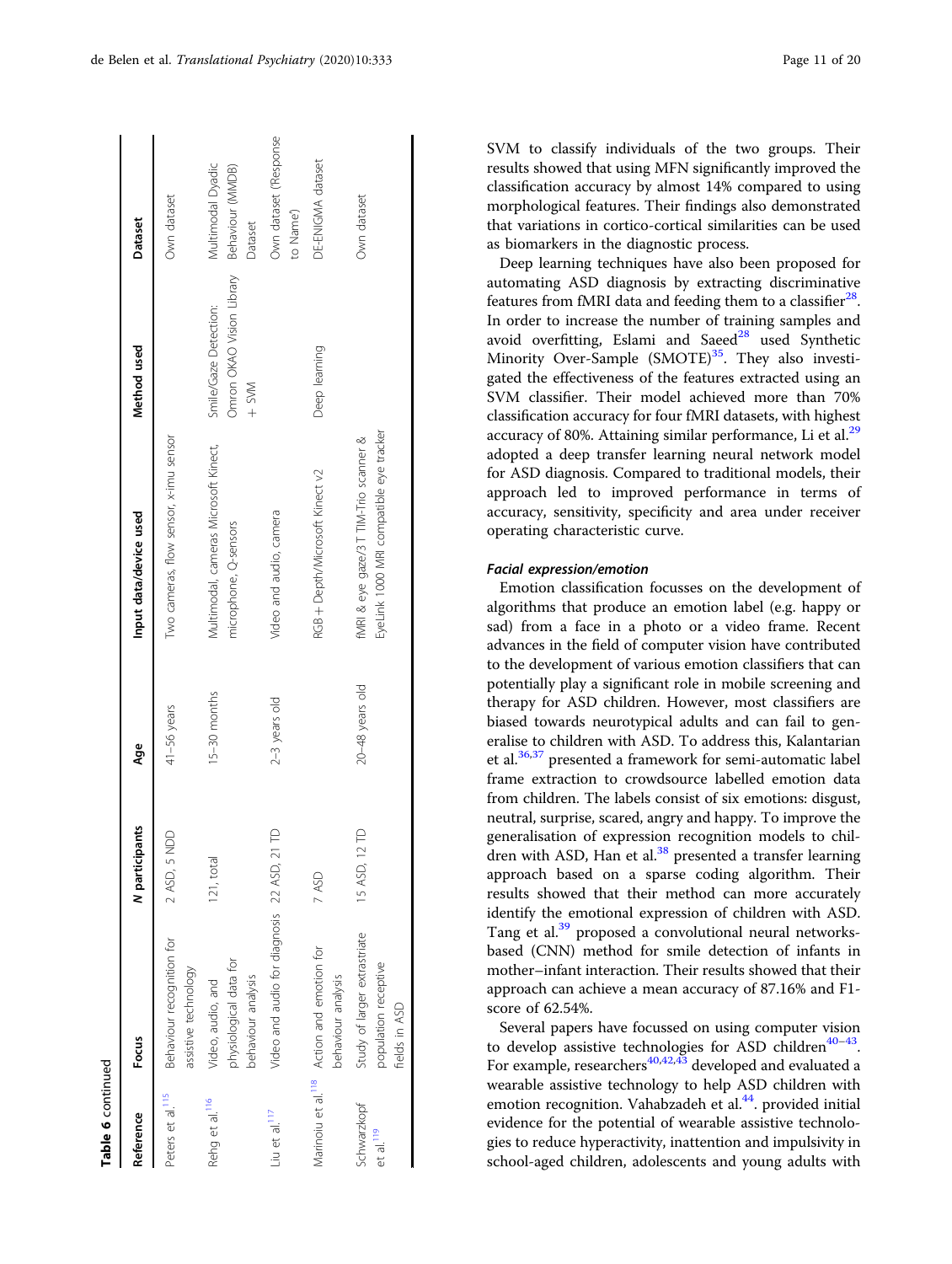ASD. Leo et al. $45$  and Pan et al. $46$  developed an automatic emotion recognition system in robot-children interaction for ASD treatment. Their results suggest that computer vision could help to improve the efficiency of behaviour analysis during interactions with robots.

Most research mainly focusses on qualitative recognition of facial expressions. This is due to the fact that computational approach on facial expression analysis is an emerging research topic. There are a few attempts to automatically quantify facial expression production of ASD children<sup>[47](#page-16-0)-52</sup>. For example, Leo et al.<sup>47</sup> proposed a framework to computationally analyse how ASD and TD children produce facial expression. Guha et al. $52$  investigated differences in the overall and local facial dynamics of TD and ASD children. Their observations showed that there is reduced complexity in the dynamic facial behaviour of ASD children arising primarily from the eye region. Computer vision has also been used to predict engagement and learning performance. For example, Ahmed and Goodwin<sup>[53](#page-17-0)</sup> analysed facial expressions from video recordings obtained when kids interacted with a computer-assisted instruction programme. Their results showed that emotional and behavioural engagement can be quantified automatically using computer vision analysis.

Harrold et al. $54,55$  $54,55$  $54,55$  developed a mobile application that allows children to learn emotions with instant feedback on performance through computer vision. White et al.<sup>[56](#page-17-0)</sup> presented results which showed that children with ASD found their system to be acceptable and enjoyable. Similar to this approach, Garcia-Garcia et al.<sup>[57](#page-17-0)</sup> presented a system that incorporates emotion recognition and tangible user interfaces to teach children with ASD to identify and express emotions. Jain et al. $58$  proposed an interactive game that can be used for autism therapy. The system tracks facial features to recognise the facial expressions of the participant and to animate an avatar. Developed as a game, the system attempts to teach kids how to recognise and express emotions through facial expressions.

A deep learning approach has also been applied to recognise developmental disorders through facial images. For example, Li et al.<sup>[59](#page-17-0)</sup> introduced an end-to-end CNNbased system for ASD classification using facial attributes. Their results show that different facial attributes are statistically significant and improve classification performance by about 7%. A deep convolutional neural network (DCNN) for feature extraction followed by an SVM for classification has been trained by Shukla et al. $60$  to detect whether a person in an image has ASD, cerebral palsy, Down syndrome, foetal alcohol spectrum syndrome, progeria or other intellectual disabilities. Their results indicate that their model has an accuracy of 98.80% and performs better than average human intelligence in distinguishing between different disorders.

#### Eye gaze data

Analysing attention and psychological factors encoded in eye movements of individuals could help in ASD diagnosis. Computer vision has been used to automatically analyse children's gaze and distinguish ASDrelated characteristics present in a video $61$ . Research has shown that there is a significant difference in gaze patterns between children with ASD and TD. Eye tracking technology provides automatic assessment of gaze beha-viour in different contexts. For example, Balestra et al.<sup>[62](#page-17-0)</sup> showed that it can be used to study language impairments, text comprehension and production deficits. In addition, it can be used to identify fixation and saccades $^{63}$  $^{63}$  $^{63}$ , recognise affective states $64$  and even reveal early biomarkers associated with  $ASD<sup>65,66</sup>$  $ASD<sup>65,66</sup>$  $ASD<sup>65,66</sup>$ . Furthermore, eye tracking can be used to detect saliency differences between ASD and TD children. Researchers $67-70$  $67-70$  $67-70$  showed that there is a difference in preference for both social and non-social images. This finding is consistent with a similar published study of Syeda et al.<sup>71</sup>, which examined face scanning patterns in a controlled experiment. By extracting and analysing gaze data, the study revealed that children with autism spend less time looking at core features of faces (e.g. eyes, nose and mouth). Chrysouli et al. $72$  proposed a deep learning-based technique to recognise the affective state (e.g. engaged, bored, frustrated) of an individual (e.g. ASD, TD, etc.) from a video sequence.

Building upon the knowledge of previous research, several studies have concentrated on using visual attention preference of children with ASD for diagnosis. For example, Liu et al.<sup>73,74</sup> proposed a machine learning-based system to capture discriminative eye movement patterns related to ASD. They also presented a comprehensive set of effective feature extraction methods, prediction frameworks and corresponding scoring frameworks. Vu et al.<sup>[75](#page-17-0)</sup> examined the impact of visual stimuli and exposure time on the quantitative accuracy of ASD diagnosis. They showed that using a 'social scene' stimulus with 5-s exposure time has the best performance at 98.24%. By also using visual attention preference, Jiang and Zhao<sup>[76](#page-17-0)</sup> leveraged recent advances in deep learning for superior performance in ASD diagnosis. In particular, they used a DCNN and SVM to achieve an accuracy of 92%. Higuchi et al.[77](#page-17-0) developed a novel system that provides visualisation of automatic gaze estimation and allows for experts to perform further analysis.

Most of the studies have been conducted in a highly controlled environment in which the subjects were asked to view a screen for a short period of time. Recently, Chong et al.<sup>[78](#page-17-0)</sup> presented a novel deep learning architecture for eye contact detection in natural social interactions. In their study, eye contact detection was performed during adult–child sessions in which the adult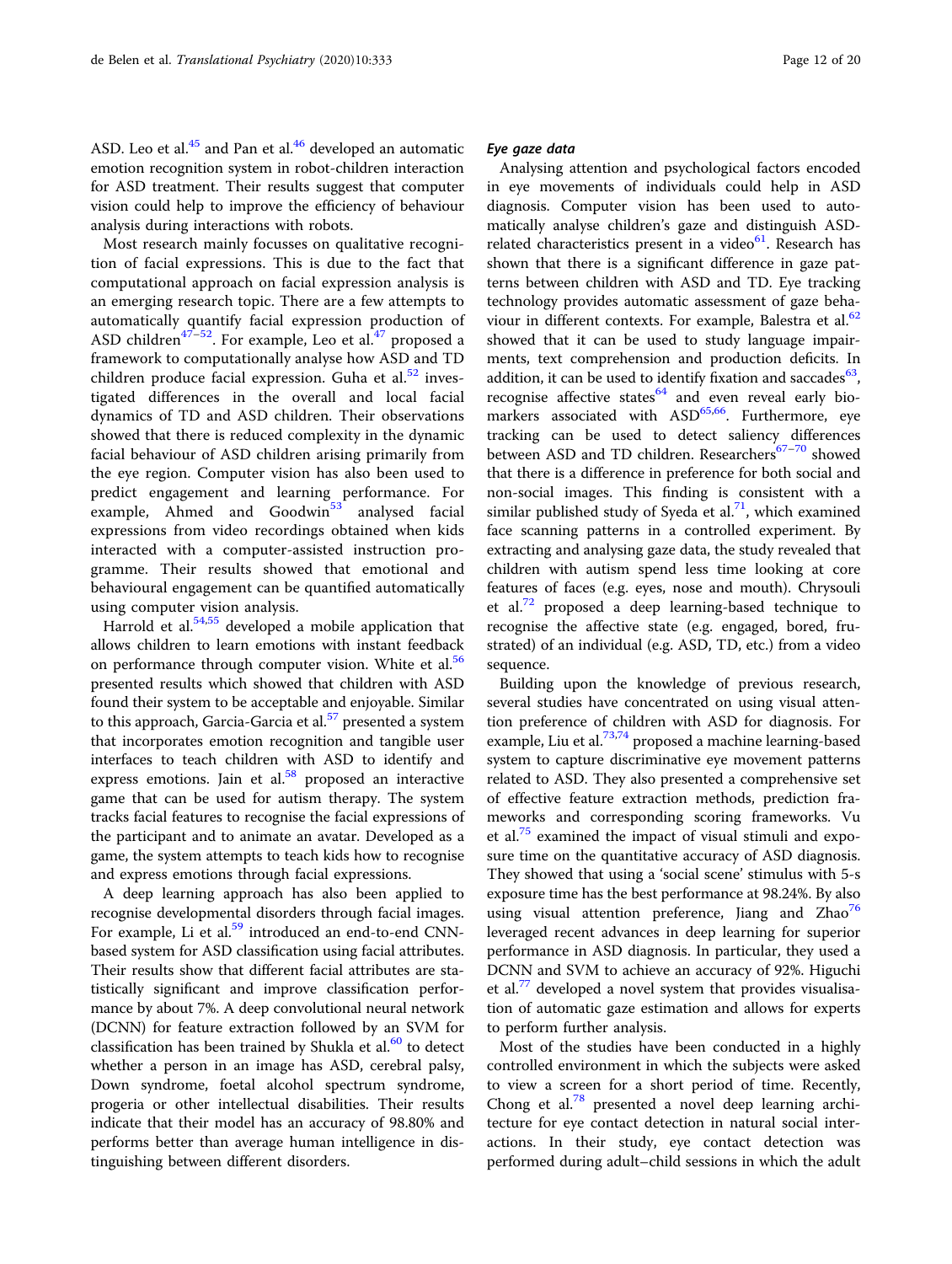wears a point-of-view camera. Their results showed significant improvement over existing methods, with a reported precision and recall of 76% and 80%, respec-tively. Toshniwal et al.<sup>[79](#page-17-0)</sup> proposed an assistive technology that tracks attention using mobile camera and uses haptic feedback to recapture attention. Their evaluation study with users with various intellectual disabilities showed that it can provide better learning with less intervention.

# Motor control/movement pattern

The use of computer vision has also shown potential for a more precise, objective and quantitative assessment of early motor control variations. For example, Dawson et al. $80$  used computer vision analysis to analyse differences in midline head postural control, as reflected in the rate of spontaneous head movements between toddlers with ASD versus those without ASD. Their study followed a response-to-name protocol where a series of social and non-social stimuli (i.e. in the form of a movie) were shown on a smart tablet while the child sat on a caregiver's lap. During the protocol, the examiner, standing behind the child, calls the child's name and the child's reaction is recorded using the smart tablet. Afterwards, a fully automated computer vision algorithm detects and tracks 49 facial landmarks and estimates head pose angles. Their study revealed that toddlers with ASD exhibited a significantly higher rate of head movement compared to their typically developing counterparts. Using the same approach, Martin et al. $81$  examined head movement dynamics of a cohort of children. They found that there is an evident difference in lateral (yaw and roll) head movement between children with ASD and TD children.

Deep learning has also been employed to develop novel screening tools that analyse gestures captured in video sequences. For example, Zunino et al. $82$  used CNN to extract features, followed by a long short-term memory (LSTM) model with an attentional mechanism. They demonstrated that it is possible to determine whether a video sequence contains grasping action performed by ASD or TD subjects. In another study, Vyas et al. $83$  estimated children's pose over time by retraining a state-ofthe-art pose estimator (2D Mask R-CNN) and trained a CNN to categorise whether a given video clip contains a typical (normal) or atypical (ASD) behaviour. Their approach with an accuracy of 72% outperformed conventional video classification approaches.

Computer vision has also been used to develop motionbased touchless games for ASD therapy. For example, Piana et al. $84$  conducted an evaluation study of a system designed for helping ASD children to recognise and express emotions by means of their full-body movement captured by RGB-D sensors. Their results showed that there is an increase in task (recognition) accuracy from the beginning to the end of training sessions. Bartoli

et al.<sup>[85](#page-17-0)</sup> showed the effectiveness of using embodied touchless interaction to promote attention skills during therapy sessions. Similarly, Ringland et al. $86$  developed SensoryPaint that allows whole-body interactions and showed that it is a promising therapeutic tool. Magrini et al.<sup>[87](#page-17-0)</sup> developed an interactive vision-based system which reacts to movements of the human body to produce sounds. Their system has been evaluated by a team of clinical psychologists and parents of young patients.

Computer vision has also been used to develop robotmediated assistive technologies for ASD therapy. Dickstein-Fischer and Fischer<sup>[88](#page-17-0)</sup> developed a robot, named PABI (Penguin for Autism Behavioural Interventions), with augmented vision to interact meaningfully with an autistic child during therapy. Similarly, Bekele et al.<sup>[89](#page-17-0)</sup> developed a robot with augmented vision to automatically adapt itself in an individualised manner and to administer joint attention prompts. Their study suggests that robotic systems with augmented vision may be capable of enhancing skills related to attention coordination. This confirms an earlier study of Dimitrova et al. $90$  where adaptive robots showed potential for educating children in various complex cognitive and social skills that eventually produce a substantial development impact.

#### Stereotyped behaviours

In the context of autism research, atypical behaviours are assessed during screening using different clinical tools and protocols. For example, Autism Observation Scale for Infants (AOSI) consists of a set of protocols that is designed to assess specific behaviours $91$ . During the last decade, research has been growing towards behavioural imaging to create new capabilities for the quantitative understanding of behavioural signs, such as those outlined in AOSI. For example, Hashemi et al. $92,93$  $92,93$  $92,93$  examined the potential benefits that computer vision can provide for measuring and identifying ASD behavioural signs based on two components of AOSI. In particular, they developed a computer vision tool to assess: (1) disengagement of attention: the ability of kids to disengage their attention from one of two competing visual stimuli and (2) visual tracking, to visually follow a moving object laterally across the midline. Similarly, computer vision analysis has also been explored to automatically detect and analyse atypical attention behaviours in toddlers in a response-to-name protocol. A proof of concept system that used marker-less head tracking was presented by Bidwell et al.<sup>[94](#page-18-0)</sup> and scalable applications were developed by Hashemi et al. $^{95}$  $^{95}$  $^{95}$ , Campbell et al. $\frac{96}{6}$  $\frac{96}{6}$  $\frac{96}{6}$  and Hashemi et al. $\frac{97}{6}$  $\frac{97}{6}$  $\frac{97}{6}$ . The latter systems run on a mobile application designed to elicit ASD-related behaviours (e.g. social referencing, smiling while watching a movie and pointing) and use computer vision analysis to automatically code behaviours related to early risk markers of ASD. When compared to a human analyst,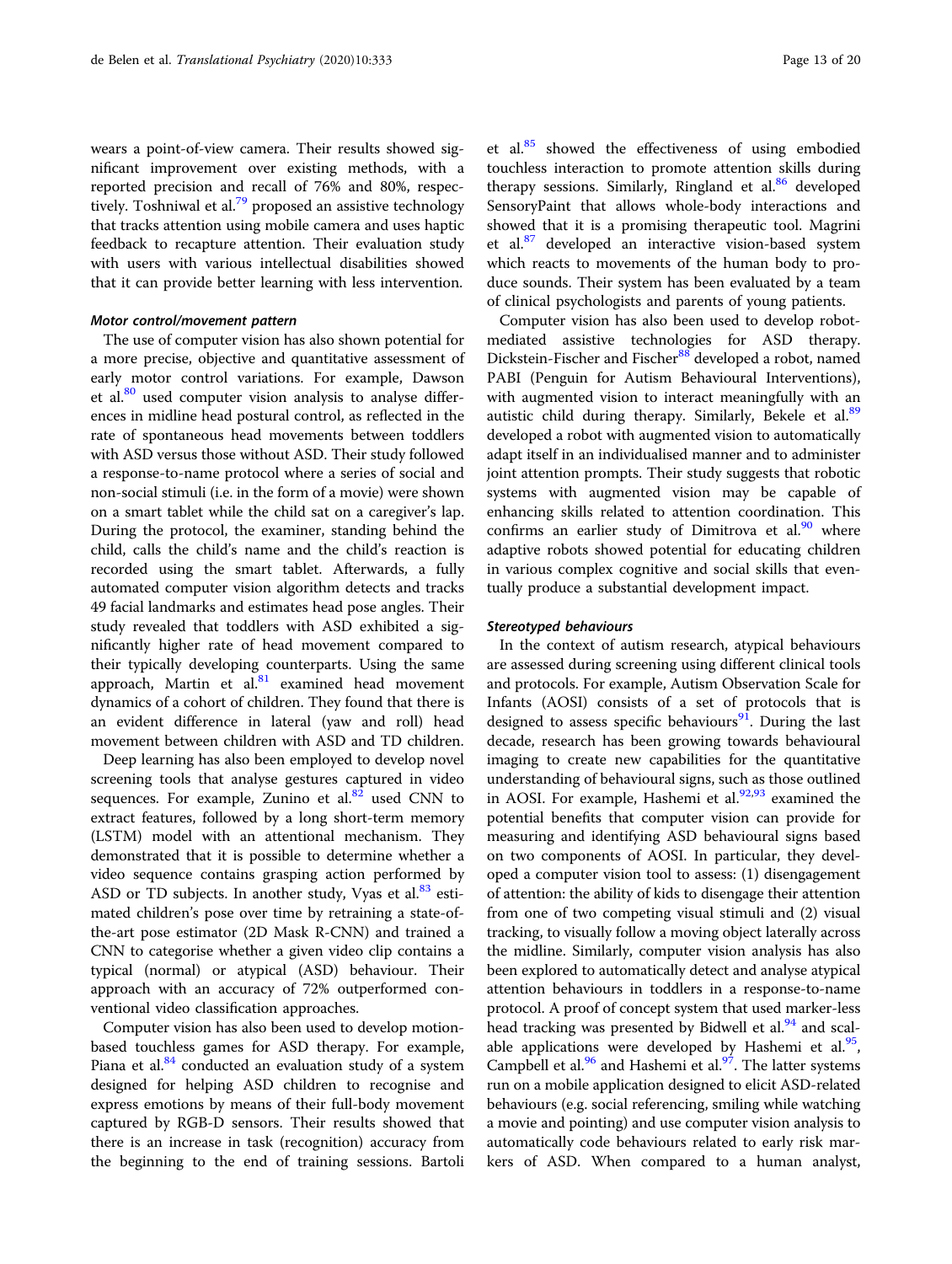computer vision analysis was found to be as reliable in predicting child response latency. Using the response-toname protocol, Wang et al. $\frac{98}{100}$  $\frac{98}{100}$  $\frac{98}{100}$  proposed a non-contact vision system that achieved an average classification score of 92.7% for assistant screening of ASD. The results of the mentioned studies show that computer vision tools can capture critical behavioural observations and potentially augment clinical behavioural observations when using AOSI. Bovery et al.<sup>99</sup> also used a mobile application and movie stimuli to measure attention of toddlers. They used computer vision algorithms to detect head and iris positions and determine the direction of attention. Their results showed that toddlers with ASD paid less attention to the movie, showed less attention to the social as compared to the non-social visual stimuli and often directed their attention to one side of the screen.

Behaviours other than those outlined by AOSI have also been quantified using computer vision. For example, selfstimulatory behaviours refer to stereotyped, repetitive movements of body parts. Also known as 'stimming behaviours', these behaviours are often manifested when a person with autism engages in actions like rocking, pacing or hand flapping. Researchers<sup>100–[102](#page-18-0)</sup> have introduced a dataset with stimming behaviours and used computer vision to determine if these behaviours exist in a video stream. Another quantified behaviour is social interaction and communication among individuals with ASD. Winoto et al. $\frac{103}{103}$  developed an unobtrusive sensing system to observe, sense and annotate behavioural cues which can be reviewed by specialists and parents for better tailored assessment and interventions. Similarly, children's responses when interacting with robots have been quantified using computer vision techniques. Feil-Seifer and Matarić<sup>[104](#page-18-0)</sup> showed that computer vision can be used to study behaviours of ASD children towards robots during free-play settings. Moghadas and Moradi<sup>[105](#page-18-0)</sup> proposed a computer vision approach to analyse human-robot interaction sessions and to extract features that can be used for ASD diagnosis.

# Multimodal data

Over the last decade, there has been increasing interest in incorporating multiple behavioural modalities to achieve superior performance and even outperform previous state-of-the-art methods that utilise only a single modality for ASD screening. For example, Chen and  $Zhao<sup>106</sup>$  $Zhao<sup>106</sup>$  $Zhao<sup>106</sup>$  proposed a privileged modality framework that integrates information from two different tasks; (1) photo taking task where subjects freely move around the environment and take photos and (2) image-viewing task where their eye movements are recorded by an eyetracking device. They used CNN and LSTM to integrate features extracted from these two tasks for more accurate ASD screening. Their results showed that the proposed models can achieve new state-of-the-art results. They also demonstrated that utilising knowledge across the two modalities dramatically improved performance by more than 30%.

Wang et al. $107$  presented a standardised screening protocol, namely Expressing Needs with Index Finger Pointing (ENIFP), to assist in ASD diagnosis. The protocol is administered in a novel non-invasive system trained using deep learning to automatically capture eye gaze and gestures of the participant. Their results showed that the system can record the child's performance and reliably check mutual attention and gestures during the ENIFP protocol. Computer vision techniques have also been used during robotic social therapy sessions proposed by Mazzei et al. $108$ .

Computer vision systems that incorporate multimodal information have also been used to detect behavioural features during interaction with a humanoid robot. For example, Coco et al. $109$ . proposed a technological framework to automatically build a quantitative report that could help therapists to better achieve either ASD diagnosis or assessment tasks. Furthermore, computer vision has been used to address autism therapy through social robots that automatically adapt their behaviours. For example, researchers $110-113$  $110-113$  $110-113$  have presented systems that simultaneously include eye contact, joint attention, imitation and emotion recognition for an intervention pro-tocol for ASD children. Egger et al.<sup>[114](#page-18-0)</sup> presented the first study showing the feasibility of computer vision techniques to automatically code behaviours in natural environments. Another assistive technology was introduced by Peters et al. $^{115}$ . to assist people with cognitive disabilities in brushing teeth. It uses behaviour recognition and a machine learning network to provide automatic assistance in task execution.

Rehg et al. $116$ . proposed a new action recognition dataset for analysis of children's social and communicative behaviours based on video and audio data. Their preliminary experimental results demonstrated the potential of this dataset to drive multi-modal activity recognition. Similarly, Liu et al.<sup>[117](#page-18-0)</sup> proposed a 'Response-to-Name' dataset and a multimodal ASD auxiliary screening system based on machine learning. Marinoiu et al. $^{118}$  $^{118}$  $^{118}$  introduced one of the largest existing multimodal datasets of its kind (i.e. autistic interaction rather than genetic or medical data). They also proposed a fine-grained action classification and emotion prediction task recorded during robot-assisted therapy sessions of children with ASD. Their results showed that machine-predicted scores align closely with human professional diagnosis.

Computer vision has also been applied to multimodal data, such as fMRI and eye gaze information, in order to test differences in response selectivity of the human visual cortex between individuals with ASD and TD. Schwarzkopf et al. $119$ . have shown that sharper spatial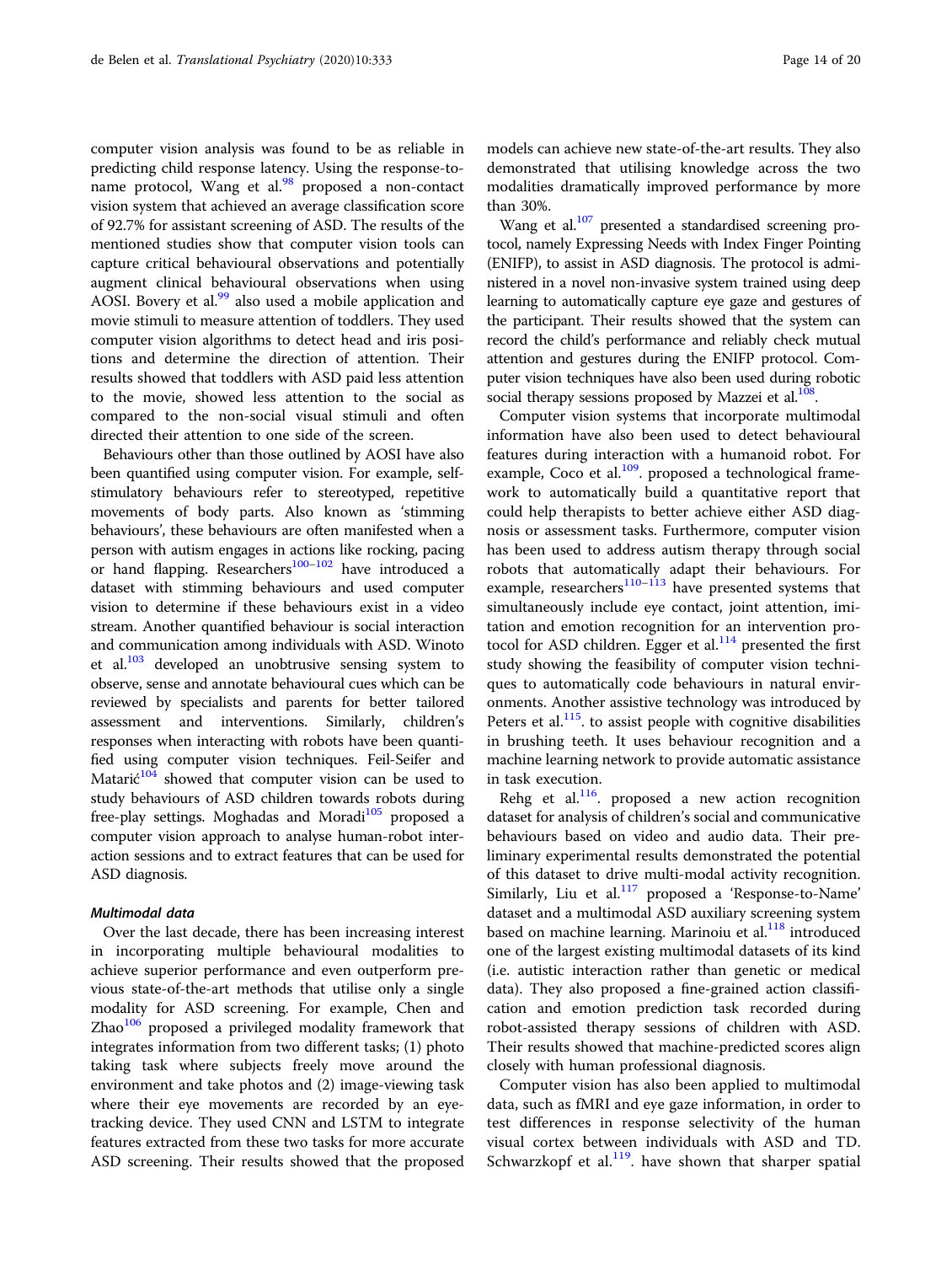selectivity in visual cortex is not characterised in ASD individuals.

#### Datasets used in eligible papers

The dataset requirement typically depends on the target behavioural/biological marker and the computer vision methods to be employed. In this section, the publicly available datasets used by eligible papers are reviewed and those with autistic samples are focussed on.

#### Magnetic resonance imaging datasets

Autism Brain Imaging Data Exchange (ABIDE) initiative has aggregated functional and structural brain imaging data collected from different laboratories to accelerate understanding of the neural basis of autism. ABIDE I represents the first ABIDE initiative<sup>[120](#page-18-0)</sup>. This effort yielded a total of 1112 records (sets of magnetic resonance imaging (MRI) and functional MRI), including 539 from individuals with ASD and 573 from TD individuals. ABIDE II was established to further promote discovery of brain connectome in  $ASD<sup>121</sup>$ . It consists of 1114 records from 521 individuals with ASD and 593 TD individuals. Hazlett et al.<sup>[122](#page-18-0)</sup> conducted an MRI study with 51 children with ASD and 25 control children (including both developmentally delayed and TD children) between 18 and 35 months of age.

#### Autism spectrum disorder detection dataset

This dataset consists of a set of video clips of reach-tograsp actions performed by children with ASD and  $TD^82$ . In the protocol, children were asked to grasp a bottle and perform different subsequent actions (e.g. placing, pouring, passing to pour, and passing to place). A total of 20 children with ASD and 20 TD children participated in the study.

# DE-ENIGMA dataset

DE-ENIGMA dataset is a free, large-scale, publicly available multi-modal (e.g. audio, video, and depth) database of autistic children's interactions that is suitable for behavioural research $123$ . A total of 128 children on the autism spectrum participated in the study. During the experiment, children within each age group were randomly assigned to either a robot-led or a researcher/therapist-led teaching intervention which was implemented across multiple short sessions. This dataset includes ~13 TB of multi-modal data, representing 152 h of interaction. Furthermore, 50 children's data have been annotated by experts for emotional valence, arousal, audio features and body gestures. The annotated data are in effect ready for future autism-focussed machine learning research.

# Multimodal behaviour dataset

The Multimodal Dyadic Behaviour (MMDB) dataset is a unique collection of 160 multimodal (video, audio and

physiological) recordings and annotations of the social and communicative behaviours of 121 children aged 15–30 months, gathered in a protocol known as the Rapid-ABC sessions $116$ . This play protocol is an interactive assessment (3–5 min) consisting of five semistructured play interactions in which the examiner elicits social attention, interaction and non-verbal communication from the child.

#### Saliency4ASD dataset

Saliency4ASD Grand Challenge aims to align the visual attention modelling community around the application of ASD diagnosis and to provide an open dataset of eye movements recorded from children with ASD and TD. The database consists of 300 images with various animals, buildings, natural scenes and combinations of different visual stimuli<sup>124</sup>. Each image has corresponding eyetracking data collected from 28 participants.

# Self-stimulatory behaviour dataset

Due to the lack of a database containing self-stimulatory behaviours, Rajagopalan et al. $101$  searched for and collected videos on public domain websites and video portals (e.g. YouTube). They classified the videos into three categories: arm flapping, head banging and spinning. Compared to other datasets, their dataset is recorded in natural settings. The dataset contains 75 videos with an equal number of videos for each category.

# Other datasets

Until recently, autism datasets have been relatively small when compared to other datasets in which machine learning has seen tremendous application. As a result, earlier published research has resorted to using a subset of videos of neurotypical individuals from human action recognition datasets [UCF101 $125$ , Weizmann $126$ ], facial expression datasets  $[Cohn-Kanade(CK)^{127}, CK+^{128}$  $[Cohn-Kanade(CK)^{127}, CK+^{128}$  $[Cohn-Kanade(CK)^{127}, CK+^{128}$ . FERET<sup>[129](#page-18-0)</sup>, Hollywood2<sup>130</sup>, HELEN<sup>131</sup>, CelebA<sup>132</sup>, Affect-Net<sup>133</sup>, EmotioNet<sup>134</sup>, BU-3D Facial Expression<sup>135</sup>] and gesture recognition datasets [Oxford Hand Dataset<sup>[136](#page-19-0)</sup>, Egohands<sup>[137](#page-19-0)</sup> to help train systems that analyse autistic behaviours.

#### Limitations

This review has some limitations: one is linked to the number of included papers and the other to the quality of papers included. Although it has been attempted to make the review as inclusive as possible through the PRISMA checklist, there are studies that might not have been included because of the chosen keywords and time period used. Nevertheless, as far as is known, this is the first systematic review of the current state of computer vision approaches in autism research.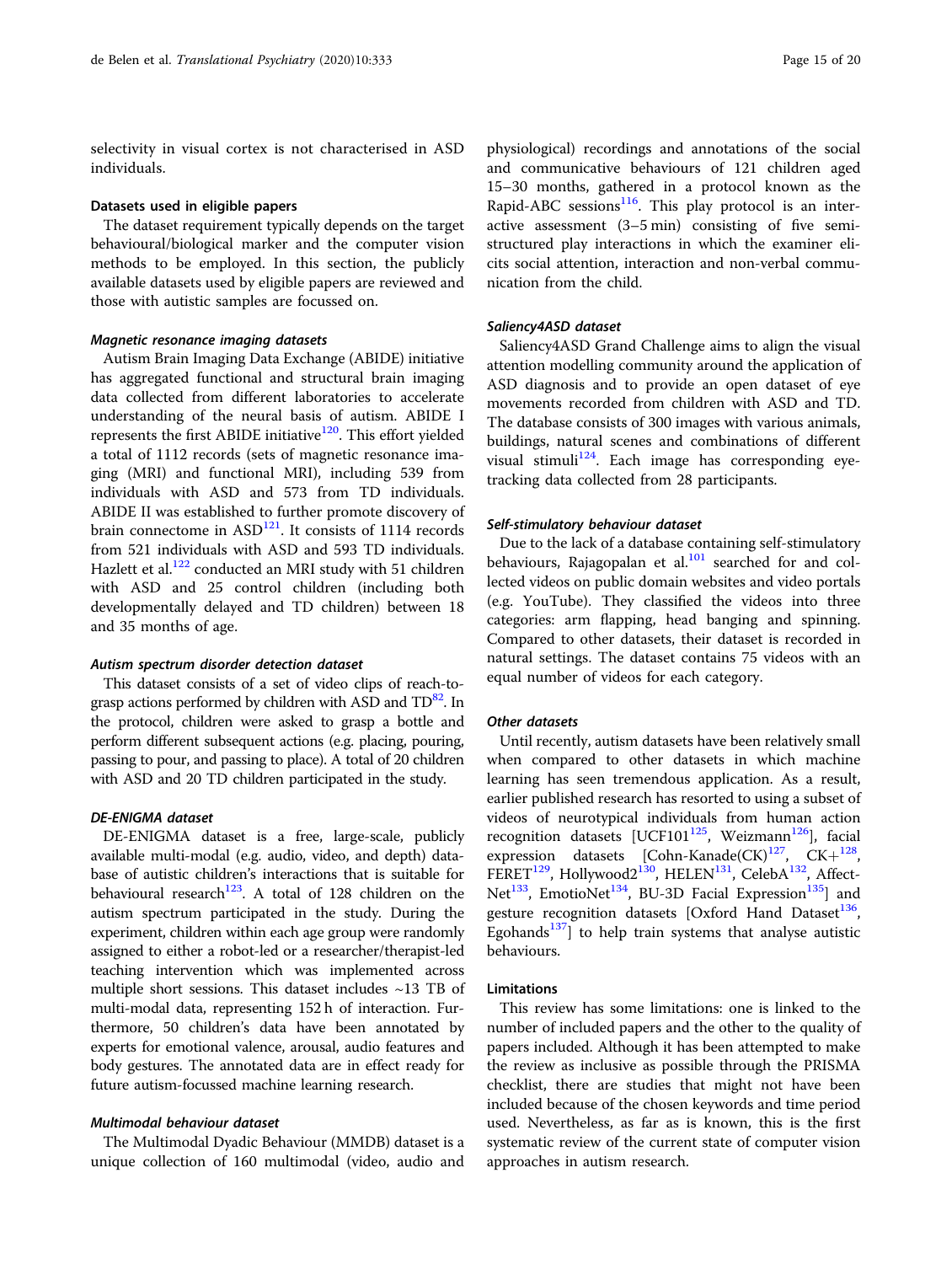Being a relatively new field of research, some published papers have few longitudinal studies or included small cohorts of participants, thus the quality of the results may change as more clinical trials are conducted. Nonetheless, this systematic review suggests that these advances in computer vision are applicable in the ASD domain and can stimulate further research in using computer vision techniques to augment existing clinical methods. However, these approaches require further evaluation before they can be applied in clinical settings.

# **Discussion**

In this work, a systematic review has been provided on the use of computer vision techniques in autism research in general. Although there have been considerable studies on this area, different factors such as controlled experiments in a clinical setting mean that quantification of human behaviours in real scenarios remains challenging in the context of understanding image or video streams. In this paper, publicly available datasets relevant to behaviour analysis have also been reviewed, in order to rapidly familiarise researchers with datasets applicable to their field and to accelerate both new behavioural and technological work on autism. The primary conclusion of this study on computer vision approaches in autism research are provided below:

- 1. Different behavioural/biological markers have already been quantified, to some extent, using computer vision analysis with comparable performance to a human analyst.
- 2. For feature extraction and classification tasks, deep learning-based approaches have shown superior performance when compared to traditional computer vision approaches.
- 3. The growing number of large-scale publicly available datasets provides the required scale of data needed for furthering machine learning and deep learning developments.
- 4. Multimodal methods attain superior performance by combining knowledge across different modalities.

In the current state of the art, it is evident that computer vision analysis is useful for the quantification of behavioural/biological markers that can further lead to a noninvasive, objective and automatic tool for autism research. It can also be used to provide effective interventions using robots with augmented vision during therapies. In addition, it can be used to develop technologies that assist individuals with ASD in certain tasks, such as emotion recognition.

To date, most published studies are related to the use of computer vision in a clinical setting. However, in complex scenes outside of clinical protocols, there are many issues with feature learning in single or even multimodal data. In addition, it is challenging to compare the performance of

the eligible studies due to the lack of benchmarked datasets that researchers have 'agreed' on for the use of deep learning<sup>[138](#page-19-0)</sup>. Until recently, there have been no largescale datasets that researchers could use to compare their results. Given the current state of research, researchers in this area should address the following problems:

- 1. Multimodal approaches based on multimodal fusion methods. In current research, most studies have focussed on RGB data from image or video streams. However, an increasing number of studies has shown that superior performance can be achieved through a combination of multimodal information.
- 2. Researchers should agree to work on a benchmark dataset and evaluate their models on them for more reliable comparison of performance. The datasets reviewed in this paper serve as a starting point for researchers to use in computer vision research. Experts can borrow knowledge gained from existing state-of-the-art human activity recognition models trained on neurotypical individuals, apply them to these datasets, and build models that can generalise to individuals with ASD.
- 3. Computer vision approaches that address fully unconstrained scenarios. Most published studies require participants to be in clinical settings that typically do not capture data from the children in their natural environments.
- 4. Longitudinal studies or a collection of a large cohort of individuals with ASD and TD individuals should be conducted to evaluate the performance of succeeding computer vision systems. This requires a careful and systematic empirical validation to ensure their accuracy, reliability, interpretability and true clinical utility. This would help determine if these systems can generalise across different participant groups (e.g. multiple ages, cultural differences) and demonstrate fairness and unbiasedness.
- 5. It is also important to gain a deeper understanding of human factors, user experience and ethical considerations surrounding the application of visionbased systems. This would help develop usable and useful systems and determine if these systems can really be used to augment existing behavioural observations in a clinical setting.

#### Conflict of interest

The authors declare that they have no conflict of interest.

### Publisher's note

Springer Nature remains neutral with regard to jurisdictional claims in published maps and institutional affiliations.

Supplementary Information accompanies this paper at ([https://doi.org/](https://doi.org/10.1038/s41398-020-01015-w) [10.1038/s41398-020-01015-w](https://doi.org/10.1038/s41398-020-01015-w)).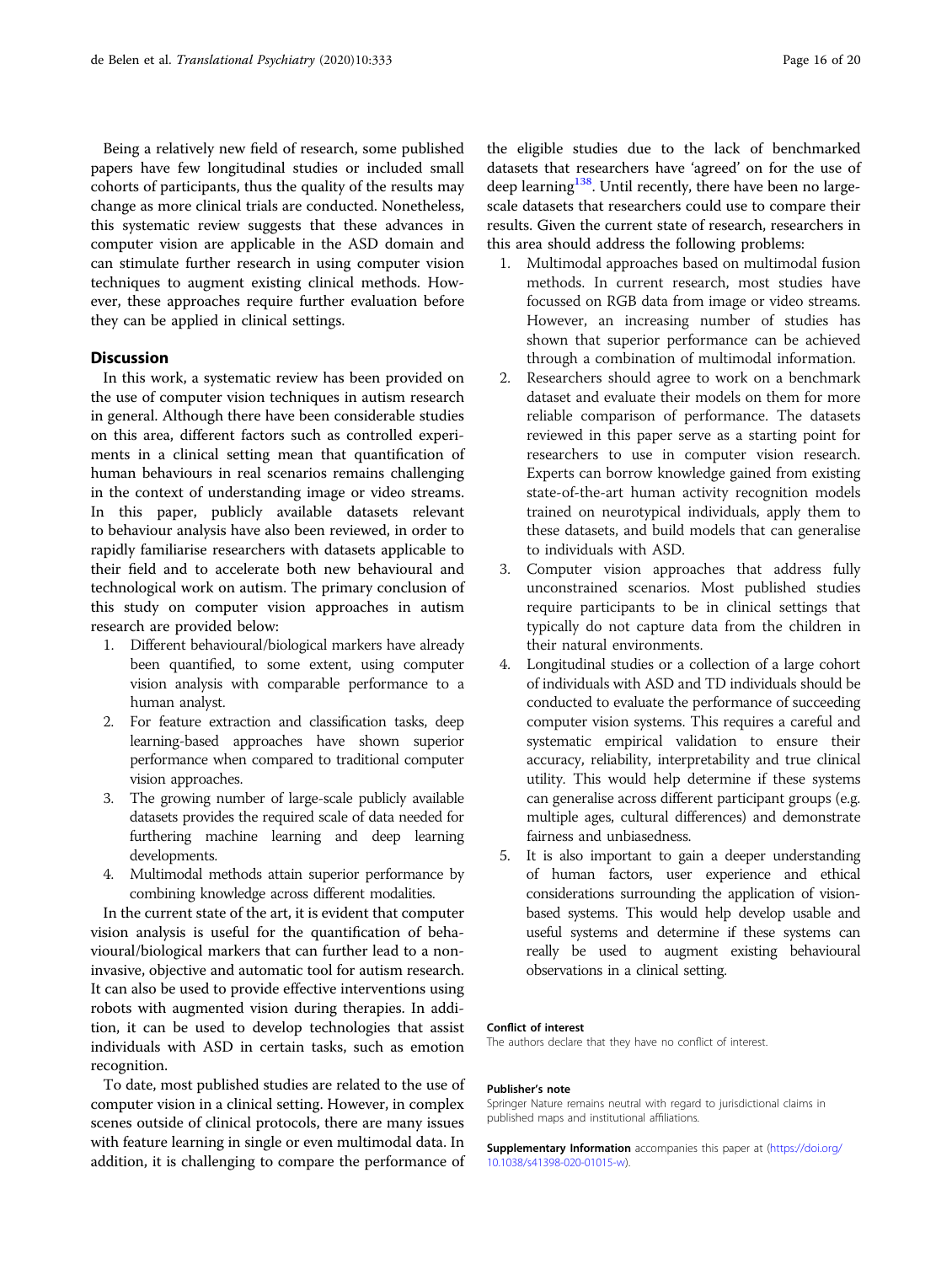<span id="page-16-0"></span>Received: 5 May 2020 Revised: 4 September 2020 Accepted: 9 September 2020

Published online: 30 September 2020

#### References

- 1. Thabtah, F. & Peebles, D. A new machine learning model based on induction of rules for autism detection. Health Inform. J. 1460458218824711 (2019).
- 2. Wiggins, L. D., Baio, J. & Rice, C. Examination of the time between first evaluation and first autism spectrum diagnosis in a population-based sample. J. Dev. Behav. Pediatr. 27, S79–S87 (2006).
- 3. Taylor, L. J. et al. Brief report: an exploratory study of the diagnostic reliability for autism spectrum disorder. J. Autism Dev. Disord. 47, 1551–1558 (2017).
- 4. Pickles, A. et al. Parent-mediated social communication therapy for young children with autism (PACT): long-term follow-up of a randomised controlled trial. Lancet 388, 2501-2509 (2016).
- 5. Adrien, J. L. et al. Autism and family home movies: preliminary findings. J. Autism Dev. Disord. 21, 43-49 (1991).
- 6. Adrien, J. L. et al. Early symptoms in autism from family home movies. Evaluation comparison 1st 2nd year life using I.B.S.E. scale. Acta Paedopsychiatr. 55, 71–75 (1992).
- 7. Werner, E. & Dawson, G. Validation of the phenomenon of autistic regression using home videotapes. Arch. Gen. Psychiatry 62, 889-895 (2005).
- 8. Mars, A. E., Mauk, J. E. & Dowrick, P. W. Symptoms of pervasive developmental disorders as observed in prediagnostic home videos of infants and toddlers. J. Pediatr. 132, 500–504 (1998).
- 9. Osterling, J. & Dawson, G. Early recognition of children with autism: a study of first birthday home videotapes. J. Autism Dev. Disord. 24, 247–257 (1994).
- 10. Nadig, A. S. et al. A prospective study of response to name in infants at risk for autism. Arch. Pediatr. Adolesc. Med. 161, 378-383 (2007).
- 11. Elsabbagh, M. et al. Disengagement of visual attention in infancy is associated with emerging autism in toddlerhood. Biol. Psychiatry 74, 189–194, <https://doi.org/10.1016/j.biopsych.2012.11.030> (2013).
- 12. Zwaigenbaum, L. et al. Behavioral manifestations of autism in the first year of life. Int. J. Dev. Neurosci. 23, 143-152 (2005).
- 13. Ozonoff, S. et al. A prospective study of the emergence of early behavioral signs of autism. J. Am. Acad. Child Adolesc. Psychiatry 49, 256-266.e251-252  $(2010)$
- 14. Flanagan, J. E., Landa, R., Bhat, A. & Bauman, M. Head lag in infants at risk for autism: a preliminary study. Am. J. Occup. Ther. 66, 577-585 (2012).
- 15. Esposito, G., Venuti, P., Apicella, F. & Muratori, F. Analysis of unsupported gait in toddlers with autism. Brain Dev. 33, 367-373 (2011).
- 16. Gima, H. et al. Early motor signs of autism spectrum disorder in spontaneous position and movement of the head. Exp. Brain Res. 236, 1139–1148 (2018).
- 17. Brisson, J., Warreyn, P., Serres, J., Foussier, S. & Adrien-Louis, J. Motor anticipation failure in infants with autism: a retrospective analysis of feeding situations. Autism **16**, 420-429 (2012).
- 18. Thevenot, J., López, M. B. & Hadid, A. A survey on computer vision for assistive medical diagnosis from faces. IEEE J. Biomed. Health Inform. 22, 1497–1511 (2018).
- 19. Rehg, J. M. Behavior imaging: using computer vision to study. Autism MVA 11, 14–21 (2011).
- 20. Sapiro, G., Hashemi, J. & Dawson, G. Computer vision and behavioral phenotyping: an autism case study. Curr. Opin. Biomed. Eng. 9, 14–20 (2019).
- 21. Moher, D., Liberati, A., Tetzlaff, J. & Altman, D. G., Group, a. t. P. Preferred reporting items for systematic reviews and meta-analyses: the PRISMA statement. Ann. Intern. Med. 151, 264–269 (2009).
- 22. Samson, F. et al. Atypical processing of auditory temporal complexity in autistics. Neuropsychologia 49, 546-555 (2011).
- 23. Abdelrahman, M., Ali, A., Farag, A., Casanova, M. F. & Farag, A. New approach for classification of autistic vs. typically developing brain using white matter volumes. In Proc. Ninth Conference on Computer and Robot Vision. 284–289 (2012).
- 24. Durrleman, S. et al. Toward a comprehensive framework for the spatiotemporal statistical analysis of longitudinal shape data. Int. J. Comput. Vis. 103, 22–59 (2013).
- 25. Ahmadi, S. M. M., Mohajeri, N. & Soltanian-Zadeh, H. Connectivity abnormalities in autism spectrum disorder patients: a resting state fMRI

study. In Proc. 22nd Iranian Conference on Electrical Engineering (ICEE). 1878–1882 (2014).

- 26. Chaddad, A., Desrosiers, C., Hassan, L. & Tanougast, C. Hippocampus and amygdala radiomic biomarkers for the study of autism spectrum disorder. BMC Neurosci. 18, 52 (2017).
- 27. Chaddad, A., Desrosiers, C. & Toews, M. Multi-scale radiomic analysis of subcortical regions in MRI related to autism, gender and age. Sci. Rep. 7, 45639  $(2017)$
- 28. Eslami, T. & Saeed, F. Auto-ASD-network: a technique based on deep learning and support vector machines for diagnosing autism spectrum disorder using fMRI data. In Proc. 10th ACM International Conference on Bioinformatics, Computational Biology and Health Informatics. 646–651 (Association for Computing Machinery).
- 29. Li, H., Parikh, N. A. & He, L. A novel transfer learning approach to enhance deep neural network classification of brain functional connectomes. Front. Neurosci. 12, <https://doi.org/10.3389/fnins.2018.00491> (2018).
- 30. Crimi, A., Dodero, L., Murino, V. & Sona, D. Case–control discrimination through effective brain connectivity. In Proc. IEEE 14th International Symposium on Biomedical Imaging (ISBI 2017). 970–973 (2017).
- 31. Ganeshan, B., Miles, K. A., Young, R. C. & Chatwin, C. R. In search of biologic correlates for liver texture on portal-phase CT. Acad. Radio. 14, 1058–1068  $(2007)$
- 32. Chanel, G. et al. Classification of autistic individuals and controls using crosstask characterization of fMRI activity. NeuroImage: Clin. 10, 78-88 (2016).
- 33. Guyon, I., Weston, J., Barnhill, S. & Vapnik, V. Gene selection for cancer classification using support vector machines. Mach. Learn. 46, 389-422 (2002).
- 34. Zheng, W. et al. Multi-feature based network revealing the structural abnormalities in autism spectrum disorder. IEEE Trans. Affect. Comput. 1–1, <https://doi.org/10.1109/TAFFC.2018.2890597> (2018).
- 35. Chawla, N. V., Bowyer, K. W., Hall, L. O. & Kegelmeyer, W. P. SMOTE: synthetic minority over-sampling technique. J. Artif. Int. Res. 16, 321–357 (2002).
- 36. Kalantarian, H. et al. Labeling images with facial emotion and the potential for pediatric healthcare. Artif. Intell. Med. 98, 77–86 (2019).
- 37. Kalantarian, H. et al. A gamified mobile system for crowdsourcing video for autism research. In Proc. IEEE International Conference on Healthcare Informatics (ICHI). 350–352 (2018).
- 38. Han, J. et al. Affective computing of childern with authism based on feature transfer In Proc. 5th IEEE International Conference on Cloud Computing and Intelligence Systems (CCIS). 845–849 (2018).
- 39. Tang, C. et al. Automatic smile detection of infants in mother-infant interaction via CNN-based feature learning. In Proc. Joint Workshop of the 4th Workshop on Affective Social Multimedia Computing and First Multi-modal Affective Computing of Large-scale Multimedia Data. 35–40 (Association for Computing Machinery).
- 40. Daniels, J. et al. Feasibility testing of a wearable behavioral aid for social learning in children with autism. Appl. Clin. Inform. 9, 129-140 (2018).
- 41. Jazouli, M., Majda, A. & Zarghili, A. A \$P recognizer for automatic facial emotion recognition using Kinect sensor. In Proc. Intelligent Systems and Computer Vision (ISCV). 1–5 (2017).
- 42. Washington, P. et al. SuperpowerGlass: a wearable aid for the at-home therapy of children with autism. In Proc. ACM on Interactive, Mobile, Wearable and Ubiquitous Technologies 1, Article 112, <https://doi.org/10.1145/3130977>  $(2017)$
- 43. Voss, C. et al. Superpower glass: delivering unobtrusive real-time social cues in wearable systems. In Proc. ACM International Joint Conference on Pervasive and Ubiquitous Computing: Adjunct. 1218–1226 (Association for Computing Machinery, 2016).
- 44. Vahabzadeh, A., Keshav, N. U., Salisbury, J. P. & Sahin, N. T. Improvement of attention-deficit/hyperactivity disorder symptoms in school-aged children, adolescents, and young adults with autism via a digital smartglasses-based socioemotional coaching aid: short-term, uncontrolled pilot study. JMIR Ment. Health 5, e25 (2018).
- 45. Leo, M. et al. Automatic emotion recognition in robot-children interaction for ASD treatment. In Proc. IEEE International Conference on Computer Vision Workshop (ICCVW). 537–545 (2015).
- 46. Pan, Y., Hirokawa, M. & Suzuki, K. Measuring K-degree facial interaction between robot and children with autism spectrum disorders. In Proc. 24th IEEE International Symposium on Robot and Human Interactive Communication (RO-MAN). 48–53 (2015).
- 47. Leo, M. et al. Computational analysis of deep visual data for quantifying facial expression production. Appl. Sci. 9, 4542 (2019).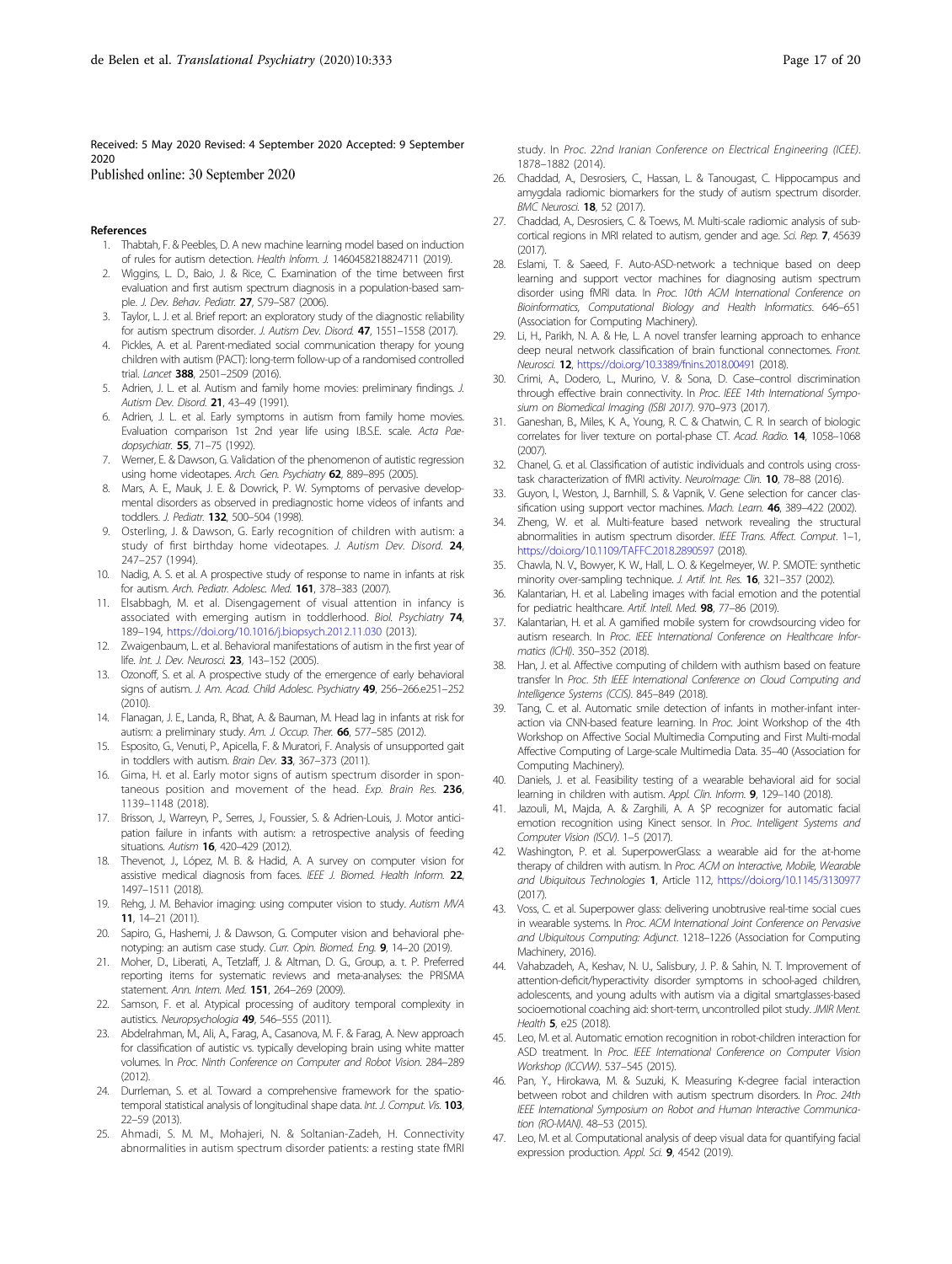- <span id="page-17-0"></span>49. Leo, M. et al. Computational assessment of facial expression production in ASD children. Sensors 18, 3993 (2018).
- 50. Samad, M. D., Bobzien, J. L., Harrington, J. W. & Iftekharuddin, K. M. Analysis of facial muscle activation in children with autism using 3D imaging. In Proc. IEEE International Conference on Bioinformatics and Biomedicine (BIBM). 337–342 (2015).
- 51. Leo, M. et al. Towards the automatic assessment of abilities to produce facial expressions: the case study of children with ASD. In Proc. IET Conference 66 (64 pp.) [<https://digital-library.theiet.org/content/conferences/10.1049/](https://digital-library.theiet.org/content/conferences/10.1049/cp.2018.1675) [cp.2018.1675>](https://digital-library.theiet.org/content/conferences/10.1049/cp.2018.1675) (2018).
- 52. Guha, T., Yang, Z., Grossman, R. B. & Narayanan, S. S. A computational study of expressive facial dynamics in children with autism. IEEE Trans. Affect. Comput. 9, 14–20 (2018).
- 53. Ahmed, A. A. & Goodwin, M. S. Automated detection of facial expressions during computer-assisted instruction in individuals on the autism spectrum. In Proc. CHI Conference on Human Factors in Computing Systems. 6050–6055 (Association for Computing Machinery, 2017).
- 54. Harrold, N., Tan, C. T., Rosser, D. & Leong, T. W. CopyMe: a portable real-time feedback expression recognition game for children. In CHI '14 Extended Abstracts on Human Factors in Computing Systems. 1195–1200 (Association for Computing Machinery, 2014).
- 55. Harrold, N., Tan, C. T., Rosser, D. & Leong, T. W. CopyMe: an emotional development game for children in CHI '14 Extended Abstracts on Human Factors in Computing Systems. 503–506 (Association for Computing Machinery).
- 56. White, S. W. et al. Feasibility of automated training for facial emotion expression and recognition in autism. Behav. Ther. 49, 881-888 (2018).
- 57. Garcia-Garcia, J. M., Cabañero, M. d. M., Penichet, V. M. R. & Lozano, M. D. EmoTEA: teaching children with autism spectrum disorder to identify and express emotions. In Proc. XX International Conference on Human Computer Interaction. Article 36 (Association for Computing Machinery).
- 58. Jain, S., Tamersoy, B., Zhang, Y., Aggarwal, J. K. & Orvalho, V. An interactive game for teaching facial expressions to children with Autism Spectrum Disorders. In Proc. 5th International Symposium on Communications, Control and Signal Processing. 1–4 (2012).
- 59. Li, B. et al. A facial affect analysis system for autism spectrum disorder. In Proc. IEEE International Conference on Image Processing (ICIP). 4549–4553 (2019).
- 60. Shukla, P., Gupta, T., Saini, A., Singh, P. & Balasubramanian, R. A Deep Learning frame-work for recognizing developmental disorders. In Proc. IEEE Winter Conference on Applications of Computer Vision (WACV). 705–714 (2017).
- 61. Tung, K. et al. Eye detection in CSBS-DP evaluation video. I Proc. IEEE International Conference on Consumer Electronics-Taiwan (ICCE-TW). 1–2 (2016).
- 62. Balestra, A. et al. Analyzing text comprehension deficits in autism with eye tracking: a case study. In Proc. 3rd International Conference on Human System Interaction. 230-235.
- 63. Li, B. et al. Modified DBSCAN algorithm on oculomotor fixation identification. In Proc. Ninth Biennial ACM Symposium on Eye Tracking Research & Applications. 337–338 (Association for Computing Machinery).
- 64. Matthews, O. et al. Combining trending scan paths with arousal to model visual behaviour on the web: a case study of neurotypical people vs people with autism. In Proc. 27th ACM Conference on User Modeling, Adaptation and Personalization. 86–94 (Association for Computing Machinery).
- Pierce, K. et al. Eye tracking reveals abnormal visual preference for geometric images as an early biomarker of an autism spectrum disorder subtype associated with increased symptom severity. Biol. Psychiatry 79, 657-666 (2016).
- 66. Murias, M. et al. Validation of eye-tracking measures of social attention as a potential biomarker for autism clinical trials. Autism Res. 11, 166–174 (2018).
- 67. Chawarska, K., Macari, S. & Shic, F. Decreased spontaneous attention to social scenes in 6-month-old infants later diagnosed with autism spectrum disorders. Biol. Psychiatry 74, 195–203 (2013).
- 68. Shi, L. et al. Different visual preference patterns in response to simple and complex dynamic social stimuli in preschool-aged children with autism spectrum disorders. PLoS One 10, e0122280 (2015).
- 69. Shic, F., Bradshaw, J., Klin, A., Scassellati, B. & Chawarska, K. Limited activity monitoring in toddlers with autism spectrum disorder. Brain Res. 1380, 246–254 (2011).
- 70. Campbell, D. J., Chang, J., Chawarska, K. & Shic, F. Saliency-based Bayesian modeling of dynamic viewing of static scenes. In Proc. Symposium on Eye Tracking Research and Applications. 51–58 (Association for Computing Machinery).
- 71. Syeda, U. H. et al. Visual face scanning and emotion perception analysis between autistic and typically developing children. In Proc. ACM International Joint Conference on Pervasive and Ubiquitous Computing and Proceedings of the 2017 ACM International Symposium on Wearable Computers. 844–853 (Association for Computing Machinery, 2017).
- 72. Chrysouli, C., Vretos, N. & Daras, P. Affective state recognition based on eye gaze analysis using two-stream convolutional networks. In Proc. IEEE 28th International Workshop on Machine Learning for Signal Processing (MLSP). 1–6  $(2018)$
- 73. Liu, W., Li, M. & Yi, L. Identifying children with autism spectrum disorder based on their face processing abnormality: a machine learning framework. Autism Res. 9, 888–898 (2016).
- 74. Liu, W. et al. Efficient autism spectrum disorder prediction with eye movement: a machine learning framework. In Proc. International Conference on Affective Computing and Intelligent Interaction (ACII). 649-655 (2015).
- 75. Vu, T. et al. Effective and efficient visual stimuli design for quantitative autism screening: an exploratory study. In Proc. IEEE EMBS International Conference on Biomedical & Health Informatics (BHI). 297–300 (2017).
- 76. Jiang, M. & Zhao, Q. Learning visual attention to identify people with autism spectrum disorder. In Proc. IEEE International Conference on Computer Vision (ICCV). 3287–3296 (2017).
- 77. Higuchi, K. et al. Visualizing gaze direction to support video coding of social attention for children with autism spectrum disorder. In Proc. 23rd International Conference on Intelligent User Interfaces. 571–582 (Association for Computing Machinery).
- 78. Chong, E. et al. Detecting gaze towards eyes in natural social interactions and its use in child assessment. In Proc. ACM Interact. Mob. Wearable Ubiquitous Technol. 1, Article 43, <https://doi.org/10.1145/3131902> (2017).
- 79. Toshniwal, S., Dey, P., Rajput, N. & Srivastava, S. VibRein: an engaging and assistive mobile learning companion for students with intellectual disabilities. In Proc. Annual Meeting of the Australian Special Interest Group for Computer Human Interaction. 20-28 (Association for Computing Machinery).
- 80. Dawson, G. et al. Atypical postural control can be detected via computer vision analysis in toddlers with autism spectrum disorder. Sci. Rep. 8, 17008 (2018).
- 81. Martin, K. B. et al. Objective measurement of head movement differences in children with and without autism spectrum disorder. Mol. Autism 9, 14  $(2018)$
- 82. Zunino, A. et al. Video gesture analysis for autism spectrum disorder detection In Proc. 24th International Conference on Pattern Recognition (ICPR). 3421-3426 (2018).
- 83. Vyas, K. et al. Recognition of atypical behavior in autism diagnosis from video using pose estimation over time. In Proc. IEEE 29th International Workshop on Machine Learning for Signal Processing (MLSP). 1-6 (2019).
- 84. Piana, S., Malagoli, C., Usai, M. C. & Camurri, A. effects of computerized emotional training on children with high functioning autism. IEEE Trans. Affect. Comput., 1-1, <https://doi.org/10.1109/TAFFC.2019.2916023> (2019).
- 85. Bartoli, L., Corradi, C., Garzotto, F. & Valoriani, M. Exploring motion-based touchless games for autistic children's learning. In Proc. 12th International Conference on Interaction Design and Children. 102–111 (Association for Computing Machinery).
- 86. Ringland, K. et al. SensoryPaint: a natural user interface supporting sensory integration in children with neurodevelopmental disorders. In Proc. Conference on Human Factors in Computing Systems, [https://doi.org/10.1145/](https://doi.org/10.1145/2559206.2581249) [2559206.2581249](https://doi.org/10.1145/2559206.2581249) (2014).
- 87. Magrini, M., Carboni, A., Salvetti, O. & Curzio, O. An auditory feedback based system for treating autism spectrum disorder. In Proc. International Workshop on ICTs for Improving Patients Rehabilitation Research Techniques. 46–58 (Springer).
- 88. Dickstein-Fischer, L. & Fischer, G. S. Combining psychological and engineering approaches to utilizing social robots with children with autism. Conf. Proc. IEEE Eng. Med Biol. Soc. 2014, 792–795 (2014).
- 89. Bekele, E. T. et al. A step towards developing adaptive robot-mediated intervention architecture (ARIA) for children with autism. IEEE Trans. Neural Syst. Rehabilitation Eng. 21, 289–299 (2013).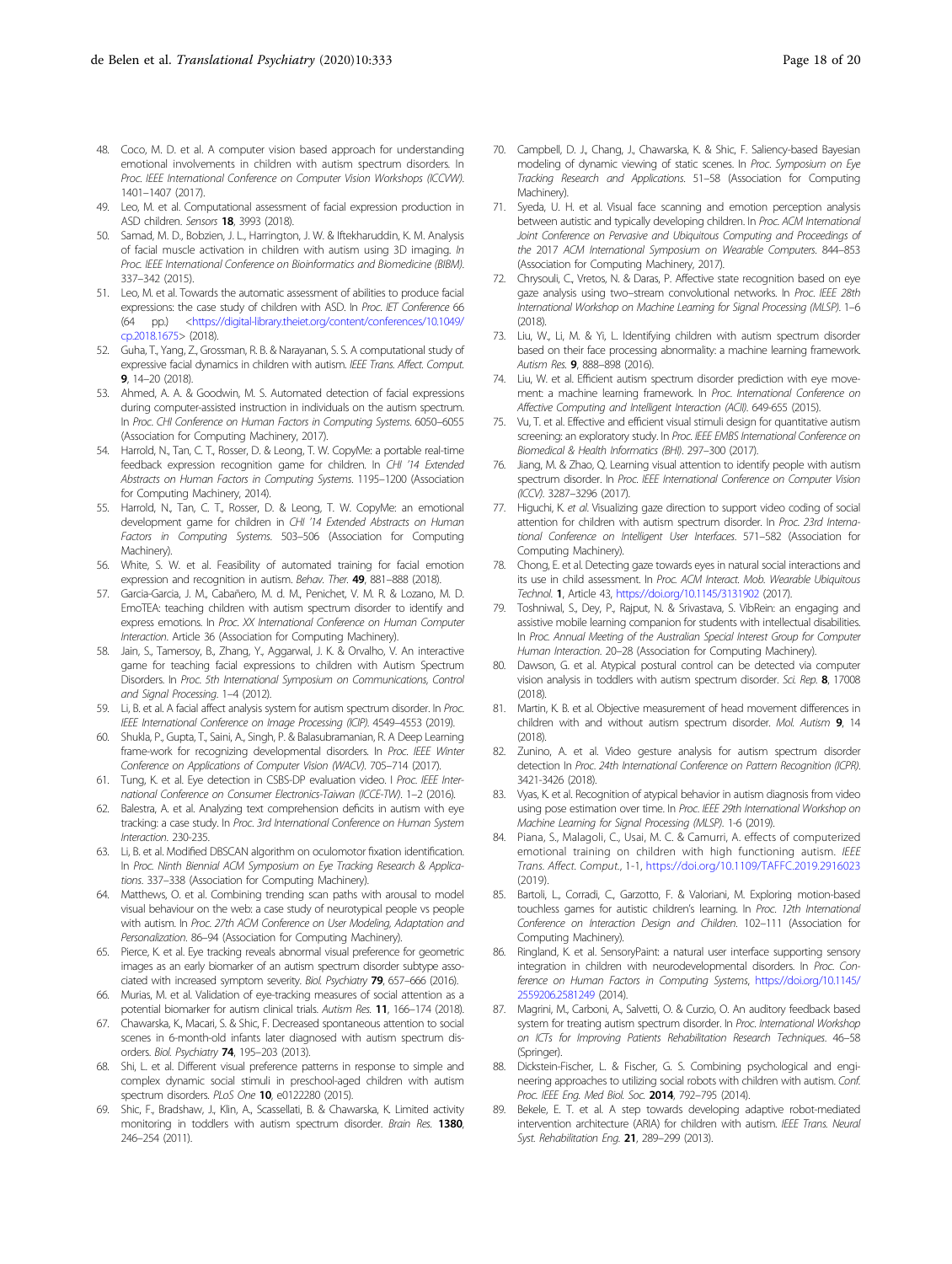- <span id="page-18-0"></span>90. Dimitrova, M., Vegt, N. & Barakova, E. Designing a system of interactive robots for training collaborative skills to autistic children In Proc. 15th International Conference on Interactive Collaborative Learning (ICL). 1–8 (2012).
- 91. Bryson, S. E., Zwaigenbaum, L., McDermott, C., Rombough, V. & Brian, J. The autism observation scale for infants: scale development and reliability data. J. Autism Dev. Disord. 38, 731–738 (2008).
- 92. Hashemi, J. et al. A computer vision approach for the assessment of autismrelated behavioral markers. In Proc. IEEE International Conference on Development and Learning and Epigenetic Robotics (ICDL). 1–7 (2012).
- Hashemi, J. et al. Computer vision tools for low-cost and noninvasive measurement of autism-related behaviors in infants. Autism Res. Treat. 2014, 935686 (2014).
- 94. Bidwell, J., Essa, I. A., Rozga, A. & Abowd, G. D. Measuring child visual attention using markerless head tracking from color and depth sensing cameras. In Proc. 16th International Conference on Multimodal Interaction. 447–454 (Association for Computing Machinery).
- Hashemi, J. et al. A scalable app for measuring autism risk behaviors in young children: a technical validity and feasibility study. In Proc. 5th EAI International Conference on Wireless Mobile Communication and Healthcare. 23–27 (ICST (Institute for Computer Sciences, Social-Informatics and Telecommunications Engineering).
- 96. Campbell, K. et al. Computer vision analysis captures atypical attention in toddlers with autism. Autism 23, 619–628 (2019).
- 97. Hashemi, J. et al. Computer vision analysis for quantification of autism risk behaviors. IEEE Trans. Affect. Comput., 1-1, [https://doi.org/10.1109/](https://doi.org/10.1109/TAFFC.2018.2868196) [TAFFC.2018.2868196](https://doi.org/10.1109/TAFFC.2018.2868196) (2018).
- 98. Wang, Z. et al. Screening early children with autism spectrum disorder via response-to-name protocol. IEEE Trans Ind. Inform., 1-1, [https://doi.org/](https://doi.org/10.1109/TII.2019.2958106) [10.1109/TII.2019.2958106](https://doi.org/10.1109/TII.2019.2958106) (2019).
- Bovery, M. D. M. J., Dawson, G., Hashemi, J. & Sapiro, G. A scalable off-the-shelf framework for measuring patterns of attention in young children and its application in autism spectrum disorder. IEEE Trans. Affect. Comput., 1–1, <https://doi.org/10.1109/TAFFC.2018.2890610> (2018).
- 100. Rajagopalan, S. S. & Goecke, R. Detecting self-stimulatory behaviours for autism diagnosis. In Proc. IEEE International Conference on Image Processing (ICIP). 1470–1474 (2014).
- 101. Rajagopalan, S. S., Dhall, A. & Goecke, R. Self-stimulatory behaviours in the wild for autism diagnosis. In Proc. IEEE International Conference on Computer Vision Workshops. 755-761 (2013).
- 102. Rajagopalan, S. S. Computational behaviour modelling for autism diagnosis. In Proc. 15th ACM on International Conference on Multimodal Interaction. 361–364 (Association for Computing Machinery).
- 103. Winoto, P., Chen, C. G. & Tang, T. Y. The development of a Kinect-based online socio-meter for users with social and communication skill impairments: a computational sensing approach. In Proc. IEEE International Conference on Knowledge Engineering and Applications (ICKEA). 139–143 (2016).
- 104. Feil-Seifer, D. & Matarić, M. Using proxemics to evaluate human-robot interaction. In Proc. 5th ACM/IEEE international conference on Human-robot interaction. 143–144 (IEEE Press).
- 105. Moghadas, M. & Moradi, H. Analyzing human-robot interaction using machine vision for autism screening. In Proc. 6th RSI International Conference on Robotics and Mechatronics (IcRoM). 572–576 (2018).
- 106. Chen, S. & Zhao, Q. Attention-based autism spectrum disorder screening with privileged modality. In Proc. IEEE/CVF International Conference on Computer Vision (ICCV). 1181–1190 (2019).
- Wang, Z., Xu, K. & Liu, H. Screening early children with autism spectrum disorder via expressing needs with index finger pointing. In Proc. 13th International Conference on Distributed Smart Cameras. Article 24 (Association for Computing Machinery).
- 108. Mazzei, D. et al. Robotic social therapy on children with autism: preliminary evaluation through multi-parametric analysis. In Proc. International Conference on Privacy, Security, Risk and Trust and 2012 International Confernece on Social Computing. 766–771 (2012).
- 109. Coco, M. D. et al. Study of mechanisms of social interaction stimulation in autism spectrum disorder by assisted humanoid robot. IEEE Trans. Cogn. Dev. Syst. **10**, 993-1004 (2018).
- 110. Rudovic, O., Lee, J., Dai, M., Schuller, B. & Picard, R. W. Personalized machine learning for robot perception of affect and engagement in autism therapy. Sci. Robot. **3**, eaao6760 (2018).
- 111. Palestra, G., Varni, G., Chetouani, M. & Esposito, F. A multimodal and multilevel system for robotics treatment of autism in children. In Proc. International Workshop on Social Learning and Multimodal Interaction for Designing Artificial Agents. Article 3 (Association for Computing Machinery).
- 112. Dickstein-Fischer, L. A., Pereira, R. H., Gandomi, K. Y., Fathima, A. T. & Fischer, G. S. Interactive tracking for robot-assisted autism therapy. In Proc. Companion of the 2017 ACM/IEEE International Conference on Human-Robot Interaction. 107–108 (Association for Computing Machinery).
- 113. Mehmood, F., Ayaz, Y., Ali, S., Amadeu, R. D. C. & Sadia, H. Dominance in visual space of ASD children using multi-robot joint attention integrated distributed imitation system. IEEE Access 7, 168815-168827 (2019)
- 114. Egger, H. L. et al. Automatic emotion and attention analysis of young children at home: a ResearchKit autism feasibility study. npj Digit. Med. 1, 20  $(2018)$
- 115. Peters, C., Hermann, T., Wachsmuth, S. & Hoey, J. Automatic task assistance for people with cognitive disabilities in brushing teeth—a user study with the TEBRA system. ACM Trans. Access. Comput. 5, Article 10, [https://doi.org/](https://doi.org/10.1145/2579700) [10.1145/2579700](https://doi.org/10.1145/2579700) (2014).
- 116. Rehg, J. M. et al. Decoding children's social behavior. In Proc. IEEE Conference on Computer Vision and Pattern Recognition. 3414–3421 (2013).
- 117. Liu, W., Zhou, T., Zhang, C., Zou, X. & Li, M. Response to name: a dataset and a multimodal machine learning framework towards autism study. In Proc. Seventh International Conference on Affective Computing and Intelligent Interaction (ACII). 178–183 (2017).
- 118. Marinoiu, E., Zanfir, M., Olaru, V. & Sminchisescu, C. 3D Human sensing, action and emotion recognition in robot assisted therapy of children with autism. In Proc. IEEE/CVF Conference on Computer Vision and Pattern Recognition. 2158–2167 (2018).
- 119. Schwarzkopf, D. S., Anderson, E. J., de Haas, B., White, S. J. & Rees, G. Larger extrastriate population receptive fields in autism spectrum disorders. J. Neurosci. 34, 2713 (2014).
- 120. Di Martino, A. et al. The autism brain imaging data exchange: towards a large-scale evaluation of the intrinsic brain architecture in autism. Mol. Psychiatry 19, 659-667 (2014).
- 121. Di Martino, A. et al. Enhancing studies of the connectome in autism using the autism brain imaging data exchange II. Sci. Data 4, 170010 (2017).
- 122. Hazlett, H. C. et al. Magnetic resonance imaging and head circumference study of brain size in autism: birth through age 2 years. Arch. Gen. Psychiatry 62, 1366–1376 (2005).
- 123. Baird, A. et al. Automatic classification of autistic child vocalisations: a novel database and results. In Proc. Interspeech 2017 849–853 (2017).
- 124. Duan, H. et al. A dataset of eye movements for the children with autism spectrum disorder. In Proc. 10th ACM Multimedia Systems Conference. 255–260 (Association for Computing Machinery).
- 125. Soomro, K., Zamir, A. R., & Shah, M. UCF101: A dataset of 101 human actions classes from videos in the wild. arXiv preprintarXiv:1212.0402 (2012).
- 126. Blank, M., Gorelick, L., Shechtman, E., Irani, M. & Basri, R. Actions as space-time shapes. In Proc. Tenth IEEE International Conference on Computer Vision (ICCV'05) Volume 1. 1395–1402 Vol. 1392.
- 127. Kanade, T., Cohn, J. F. & Yingli, T. Comprehensive database for facial expression analysis. In Proc. Fourth IEEE International Conference on Automatic Face and Gesture Recognition (Cat. No. PR00580). 46–53.
- 128. Lucey, P. et al. The Extended Cohn-Kanade dataset (CK+): a complete dataset for action unit and emotion-specified expression in 2010 IEEE Computer Society Conference on Computer Vision and Pattern Recognition—Workshops. 94–101.
- 129. Phillips, P. J., Wechsler, H., Huang, J. & Rauss, P. J. The FERET database and evaluation procedure for face-recognition algorithms. Image Vis. Comput. 16, 295–306 (1998).
- 130. Marszalek, M., Laptev, I. & Schmid, C. Actions in context. In Proc. IEEE Conference on Computer Vision and Pattern Recognition. 2929–2936 (2009).
- 131. Le, V., Brandt, J., Lin, Z., Bourdev, L. & Huang, T. S. Interactive Facial Feature Localization. 679–692 (Springer Berlin Heidelberg).
- 132. Liu, Z., Luo, P., Wang, X. & Tang, X. Deep learning face attributes in the wild. In Proc. IEEE International Conference on Computer Vision. 3730–3738.
- 133. Mollahosseini, A., Hasani, B. & Mahoor, M. H. AffectNet: a database for facial expression, valence, and arousal computing in the wild. IEEE Trans. Affect. Comput. **10**, 18-31 (2019).
- 134. Benitez-Quiroz, C. F., Srinivasan, R. & Martinez, A. M. EmotioNet: an accurate, real-time algorithm for the automatic annotation of a million facial